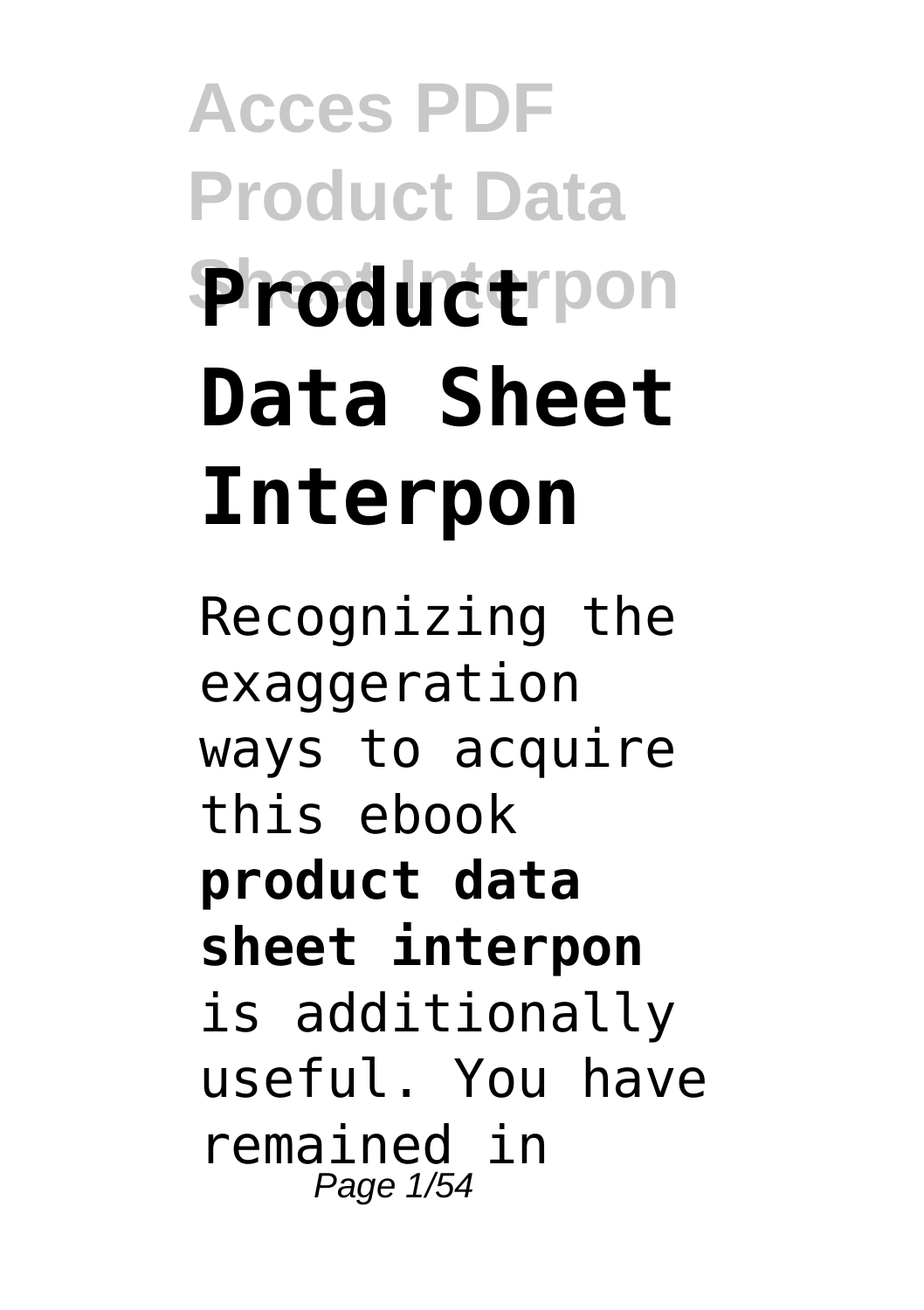**Acces PDF Product Data Sight siterton** begin getting this info. acquire the product data sheet interpon partner that we present here and check out the link.

You could buy guide product data sheet Page 2/54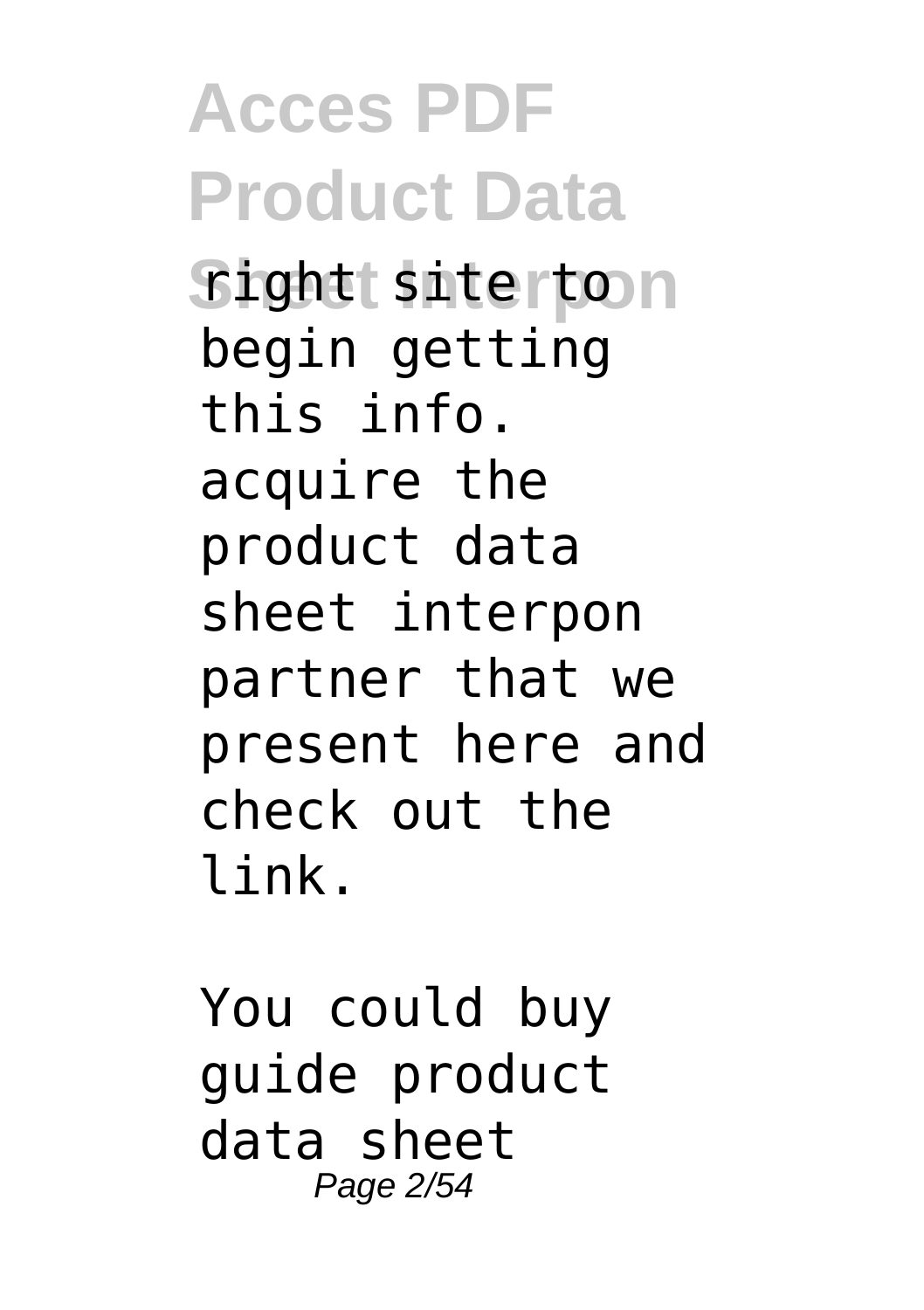**Acces PDF Product Data Sheet Interpon** interpon or get it as soon as feasible. You could quickly download this product data sheet interpon after getting deal. So, afterward you require the books swiftly, you can straight acquire it. It's Page 3/54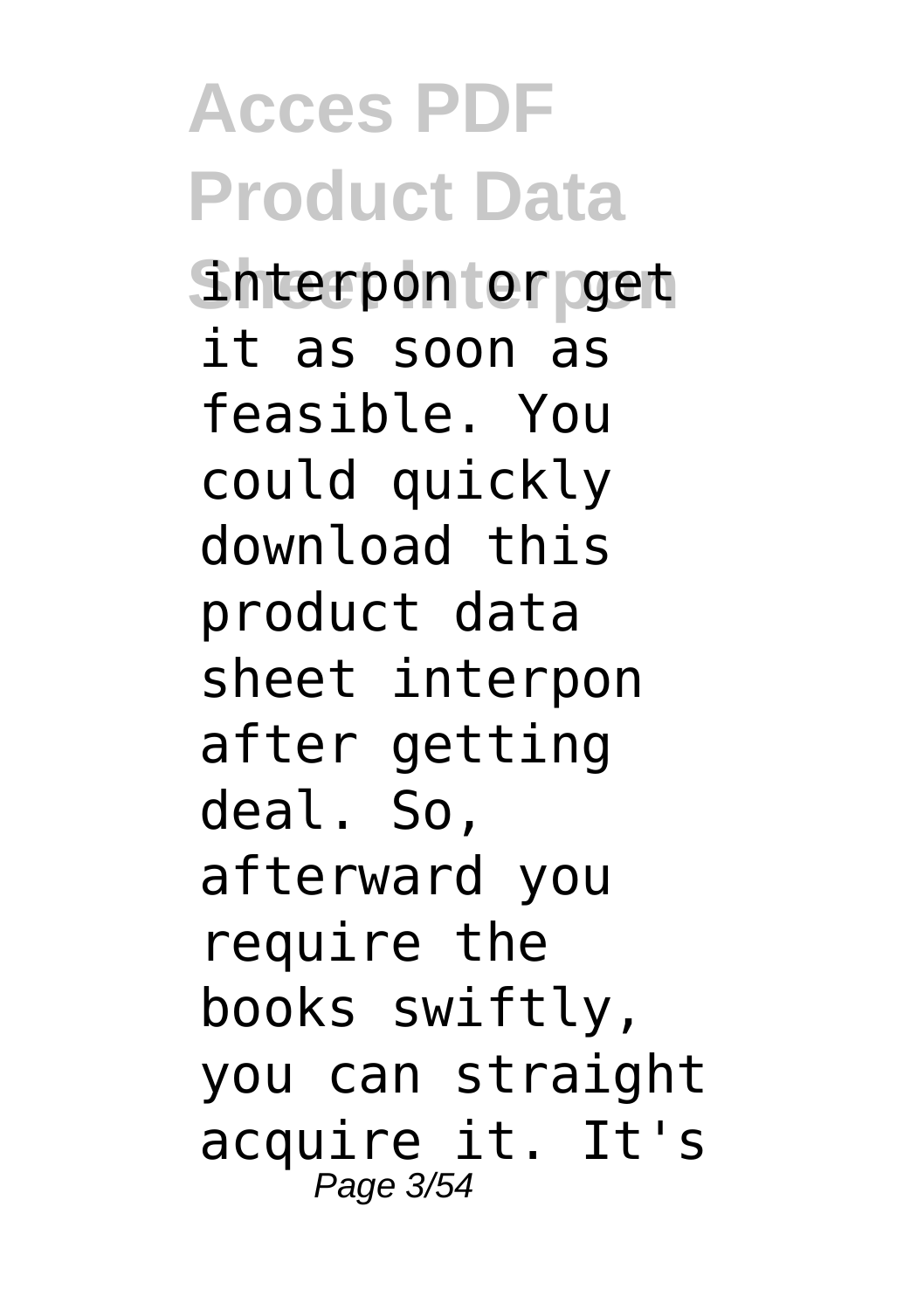### **Acces PDF Product Data Correspondingly** no question easy and as a result fats, isn't it? You have to favor to in this announce

Interpon Low-E Powder Coatings *AkzoNobel Design App 2.0 - Social Sysrev Interpon* Page 4/54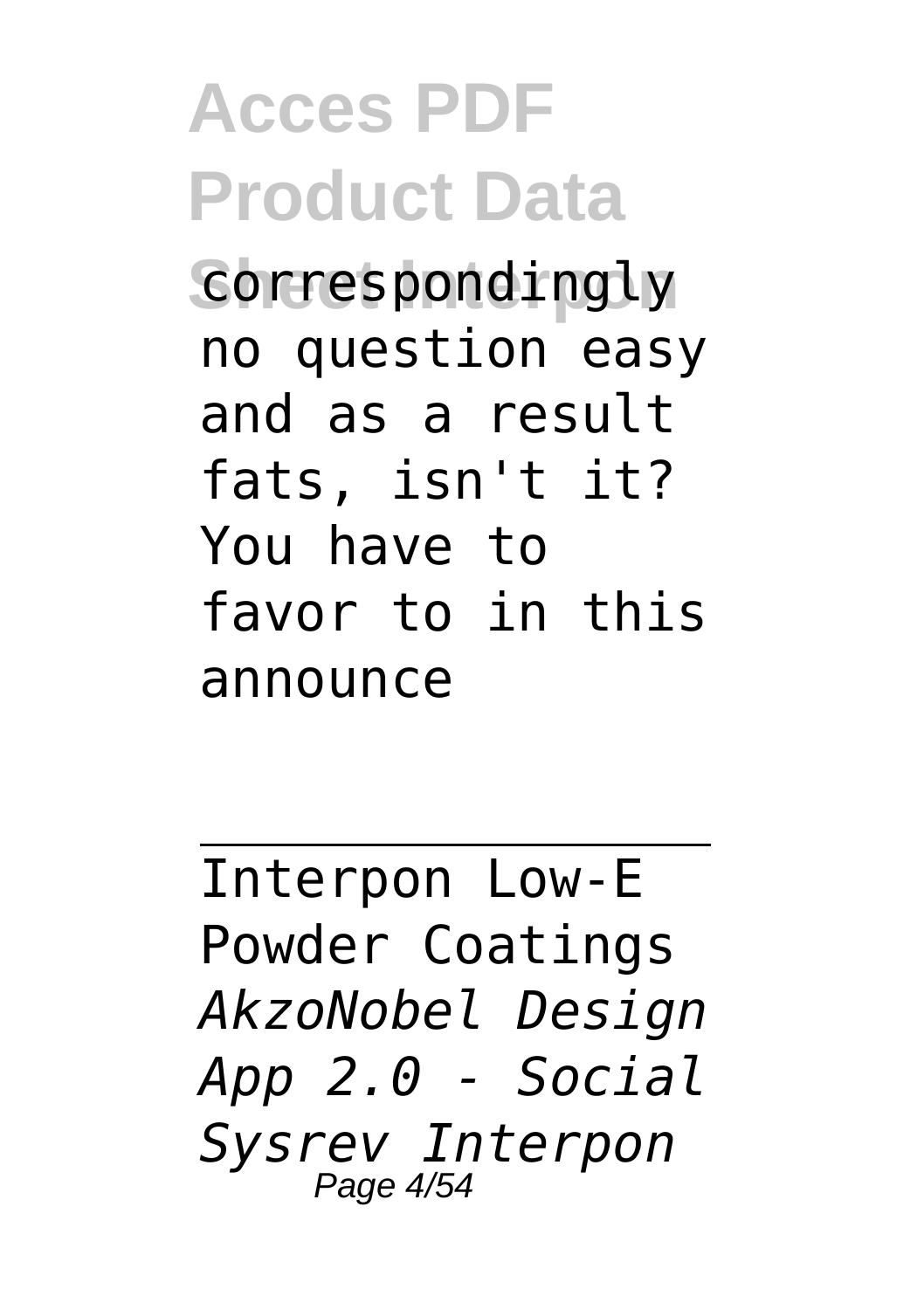**Acces PDF Product Data Sheet Interpon** *Structura Flex - Flexible and superdurable powder coatings* Interpon ReFlex - High Reflectance Powder Coating AkzoNobel e-Learning - Coating Solutions for General Cargo Vessels Page 5/54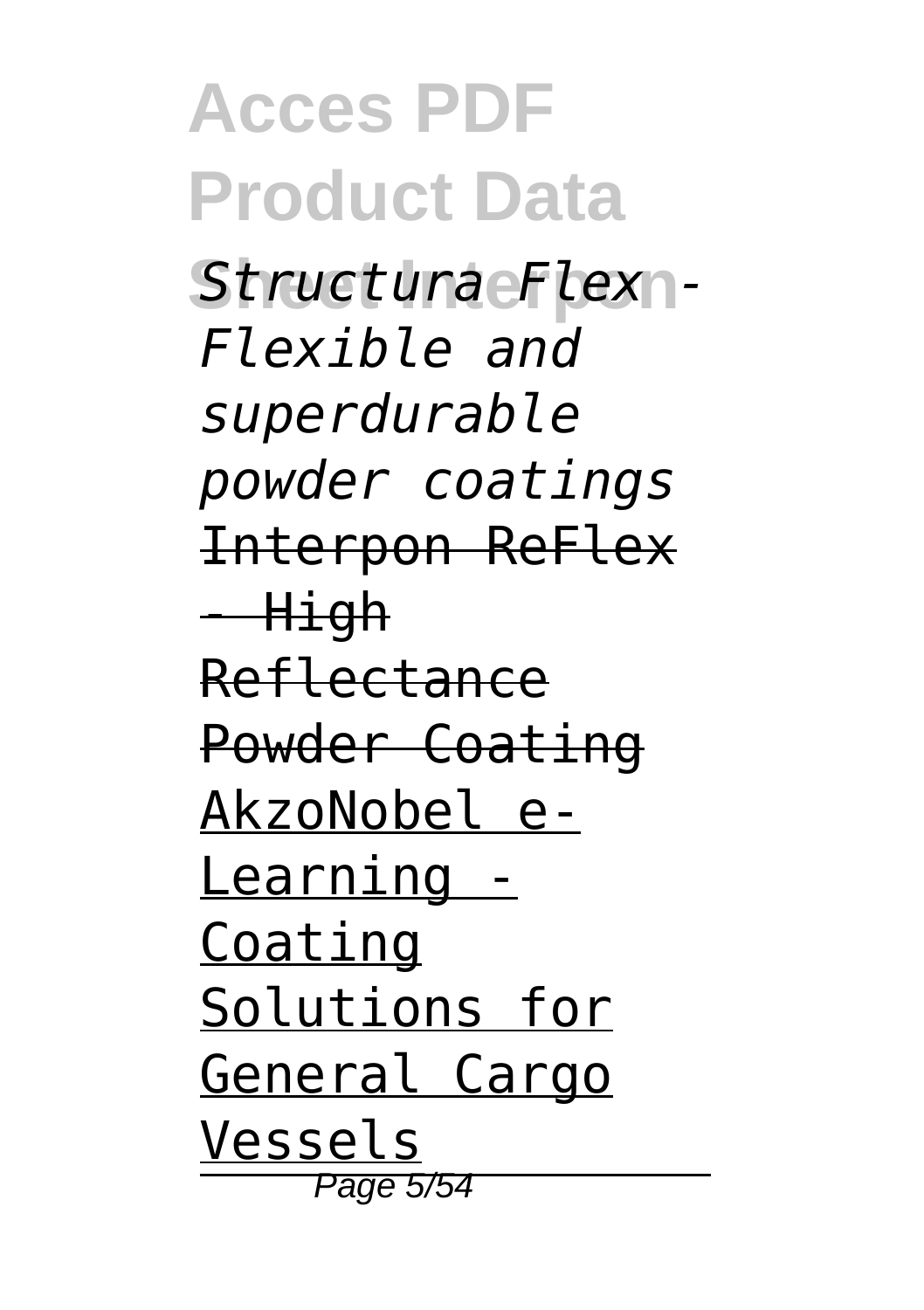# **Acces PDF Product Data**

**Sheet Interpon** AkzoNobel - Powder Coatings

- Industrial and Consumer AkzoNobel Powder Coatings - Auto Powder Coating Range *Interpon D X-Pro* About AkzoNobel Powder Coatings Interpon IT 4004 - Simplifying

coating for the Page 6/54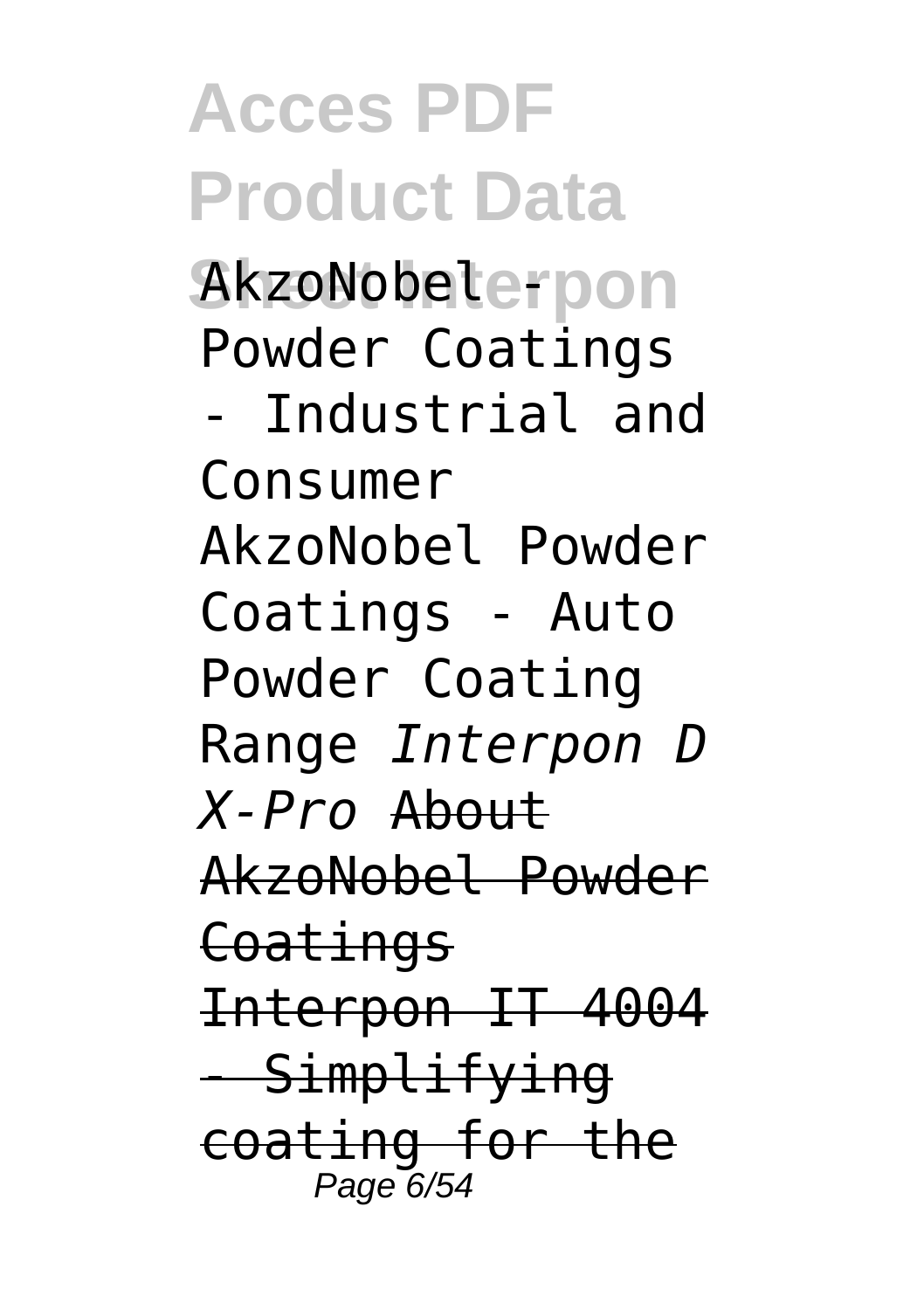**Acces PDF Product Data Sheet Interpon** telecoms market How is a powder coating made? Powder Coating how rims are being coated / colored **Powder Coating Process** *Professional Powder Coating What are powder coatings, how are powder coatings made* Page 7/54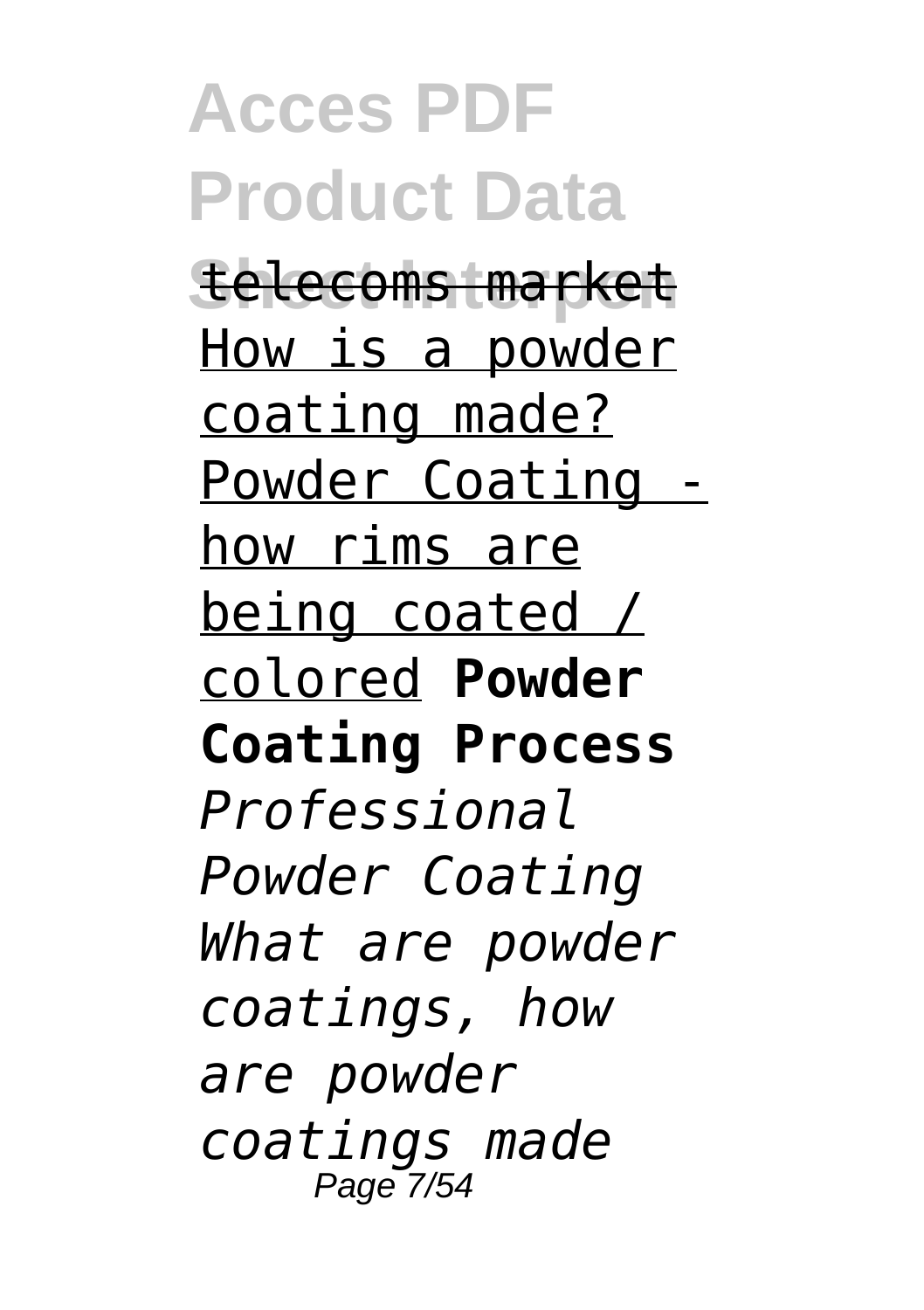**Acces PDF Product Data** and *applied*?on *818-830-7748 Powder Coating a set of wheels from start to finish at Peacock Powdercoating SR300: ScanRobot - the automatic book scanner (part no 1)* Powder Coating System - Fully Page 8/54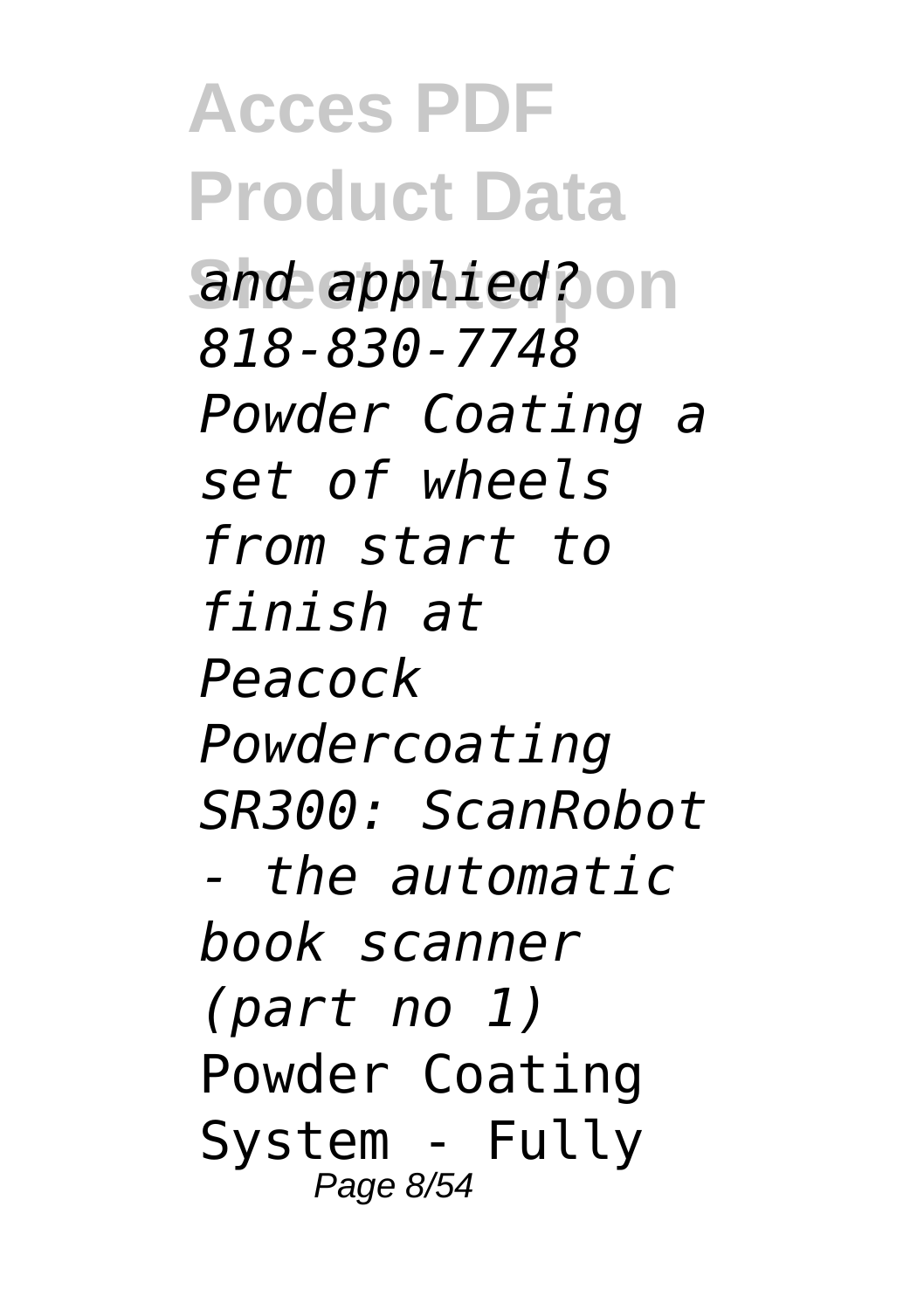# **Acces PDF Product Data**

**Sheet Interpon** Automated and Custom The Non-Destructive Guillotine (\"NDG\") Book Scanner – Design, Construction, and Use Chrome Powder Coat Reflective Chrome Powder Coating from Eastwood Powder Page 9/54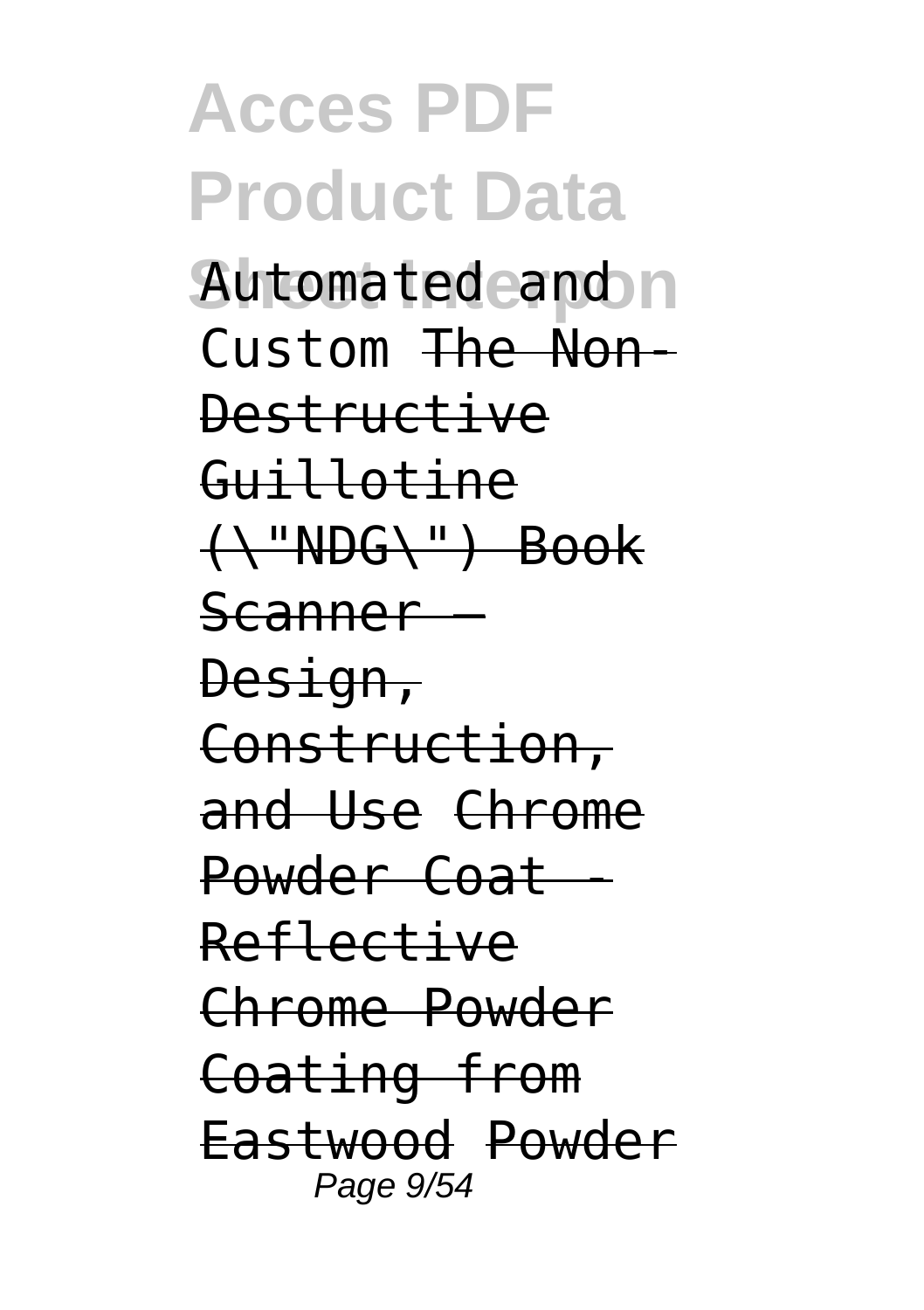**Acces PDF Product Data Soatingsterpon** Manufacturing Process - Thermaset Powder Coatings *How a powder coating is applied* **Interpon Cr - Chrome Effect Powder Coating** Saving energy with Interpon Reflex Interpon Align - 2 Coats Page 10/54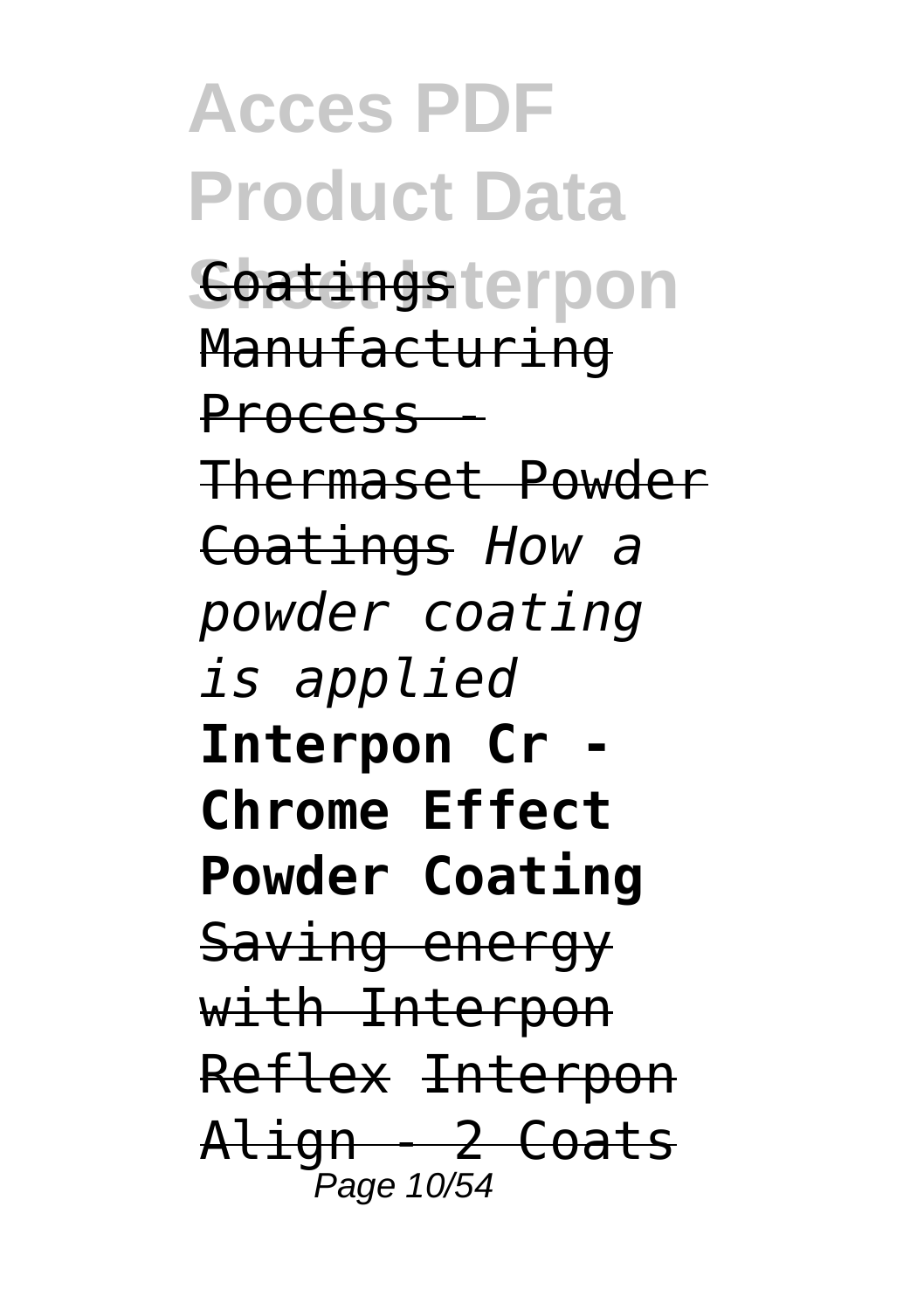#### **Acces PDF Product Data 1 Bake Coating** System - English AkzoNobel - Our powder coatings business Powder Coating: The Finishing Choice for Manufacturers **Interpon Align - 2 Coats 1 Bake Coating System French** AkzoNobel - Powder Page 11/54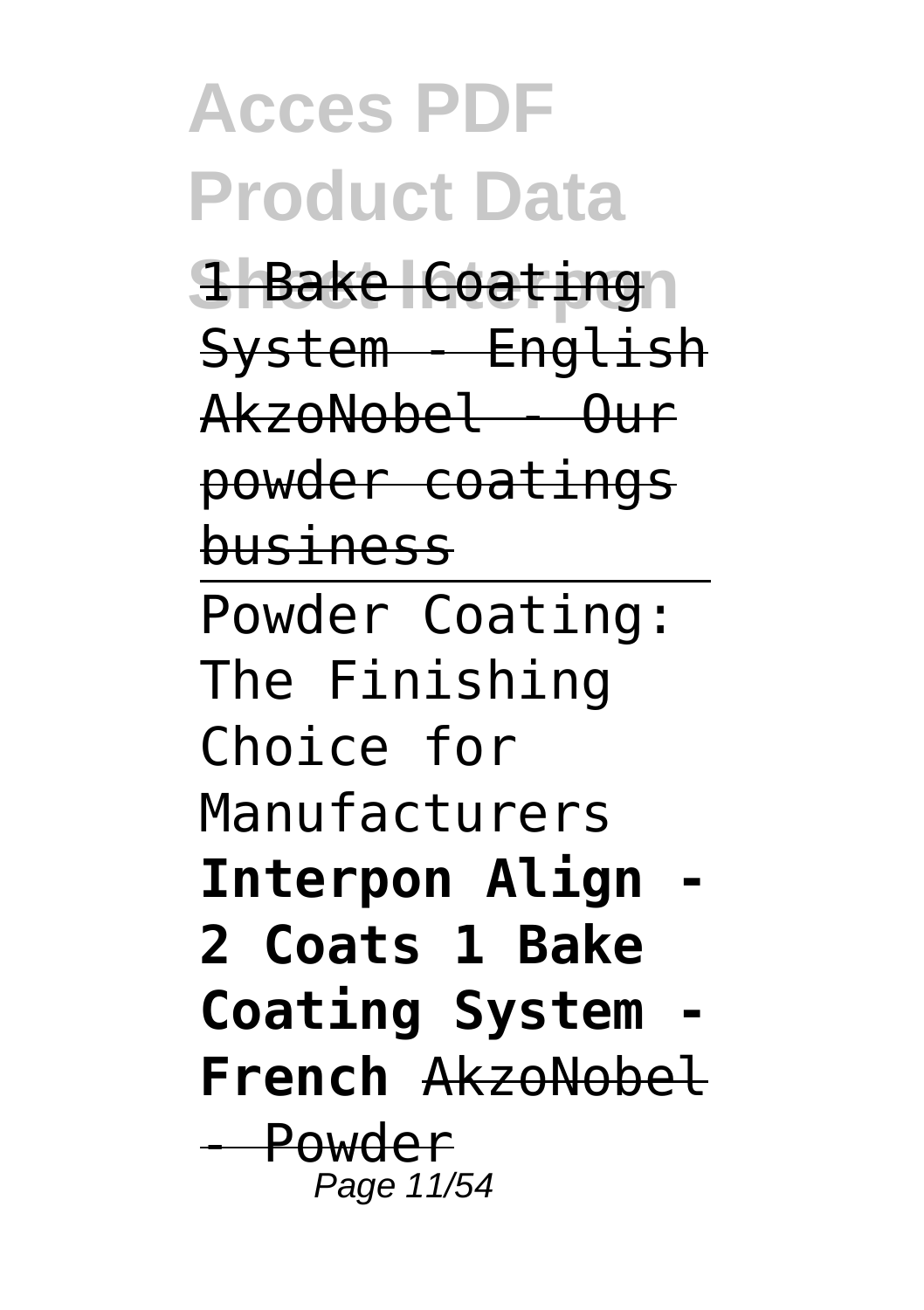**Acces PDF Product Data Coatings erpon** Industrial and Consumer - Short Version *Product Data Sheet Interpon* Product Data Sheet. AkzoNobel Powder Coatings Interpon D1000. Product Description Interpon D1000is a new generation Page 12/54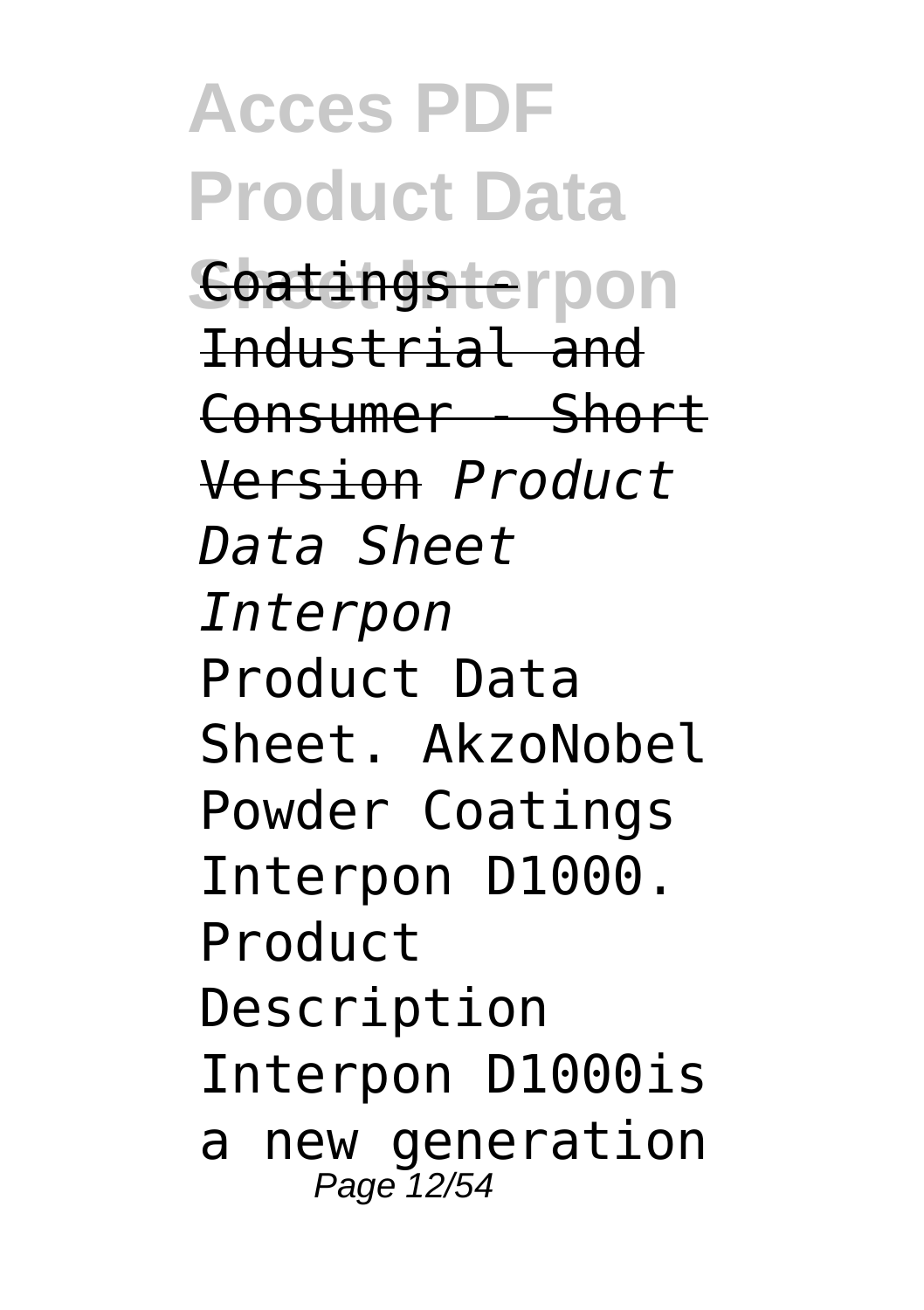**Acces PDF Product Data SGICeFreeerpon** Polyester based powder coating formulated on AkzoNobel proprietary resin technology. Interpon D1000is designed for the exterior environment offering excellent long Page 13/54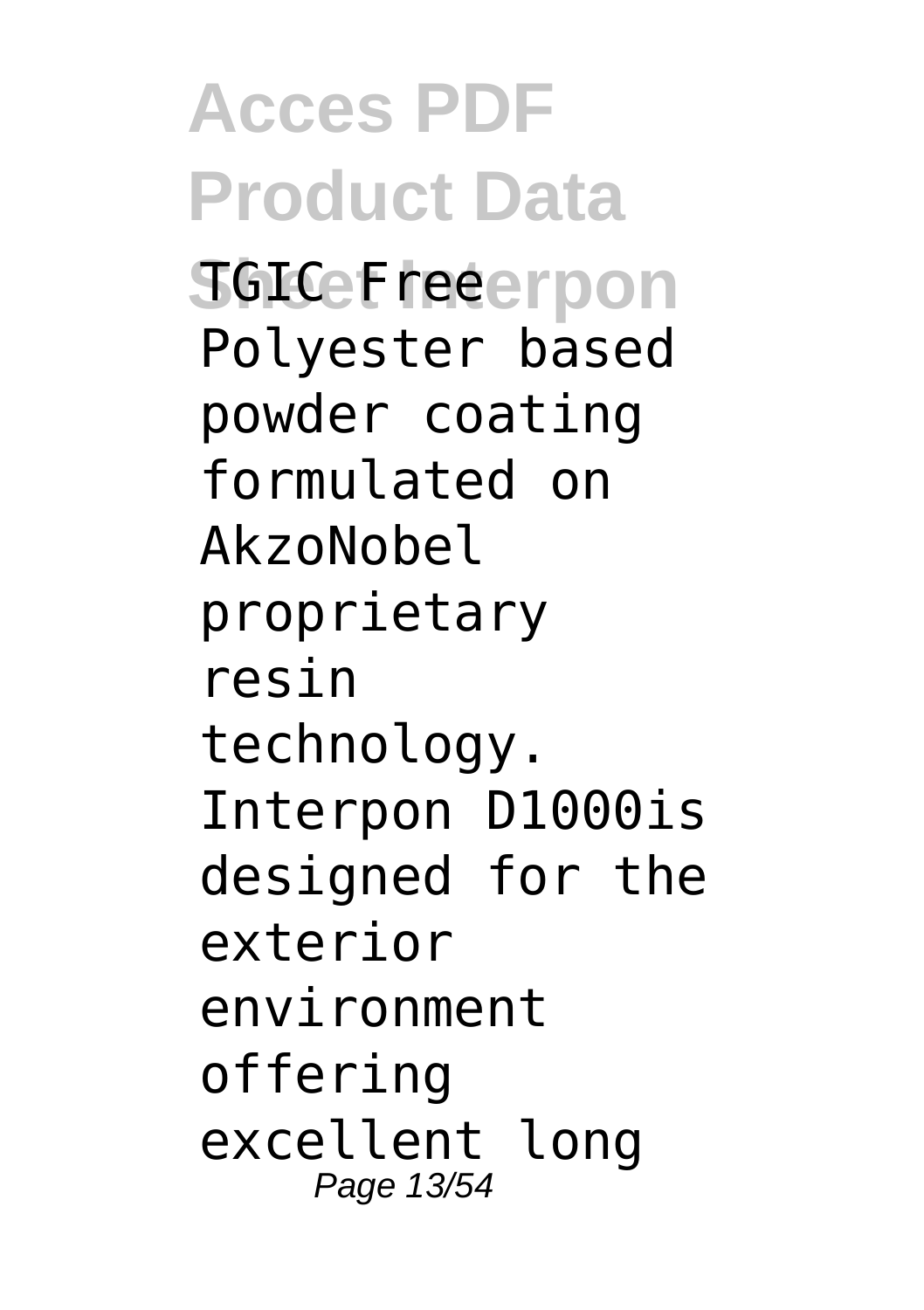**Acces PDF Product Data Sermelightrand** weather resistance from a single coat finish on a variety of substrates.

*Product Data Sheet - Interpon Powder Coatings* Interpon 700 AM. Product Data Sheet. AkzoNobel Page 14/54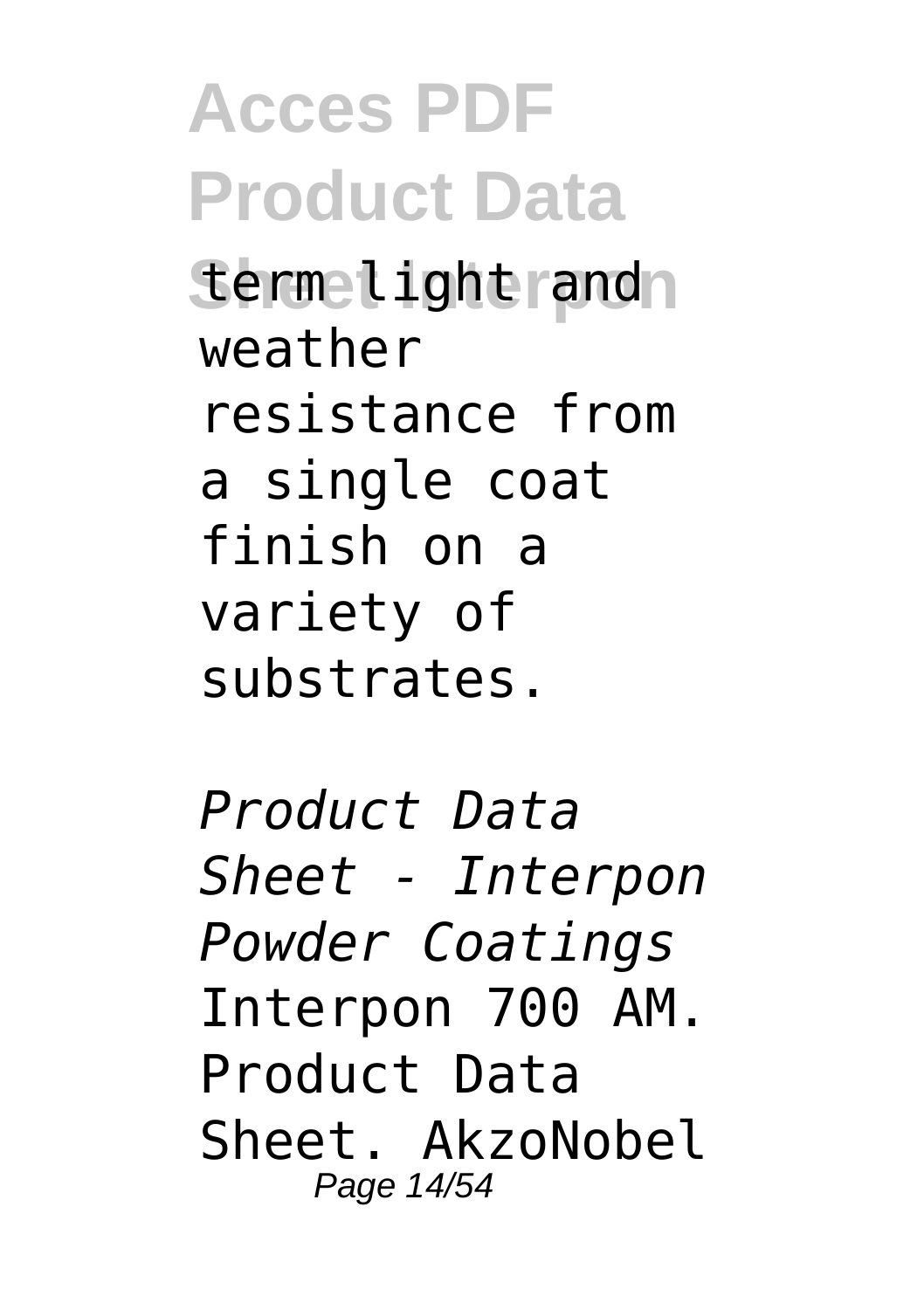**Acces PDF Product Data Powder Coatings** Interpon 700 AM. Product Description Interpon 700 AMis a series of epoxy polyester hybrid powder coatings offering improved colour, UV-light and heat stability compared to the Page 15/54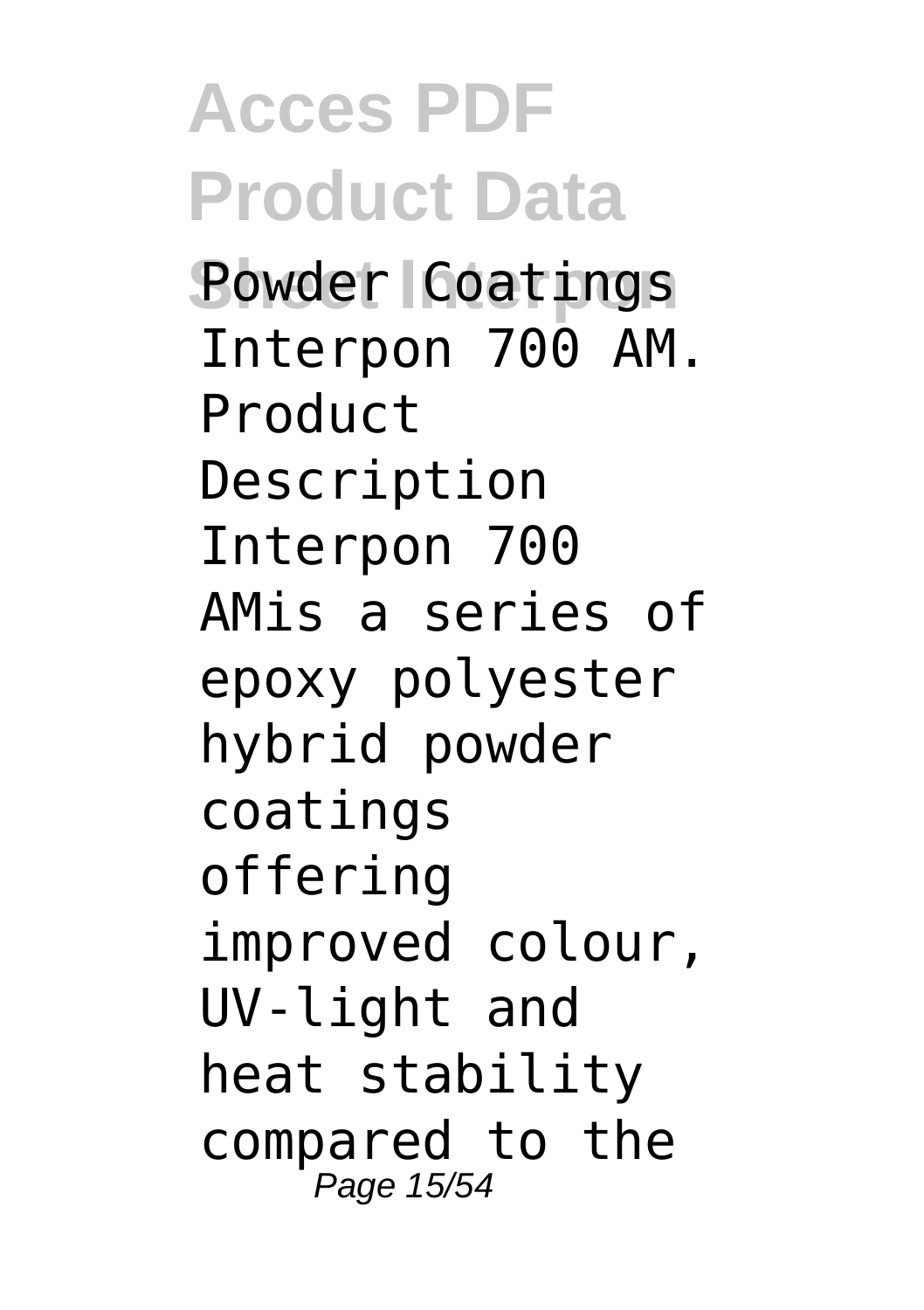**Acces PDF Product Data Shterpon 100** on range of pure epoxies, whilst maintaining an optimum combination of decorative and protective qualities in combination with specific antimicrobial activity.

Page 16/54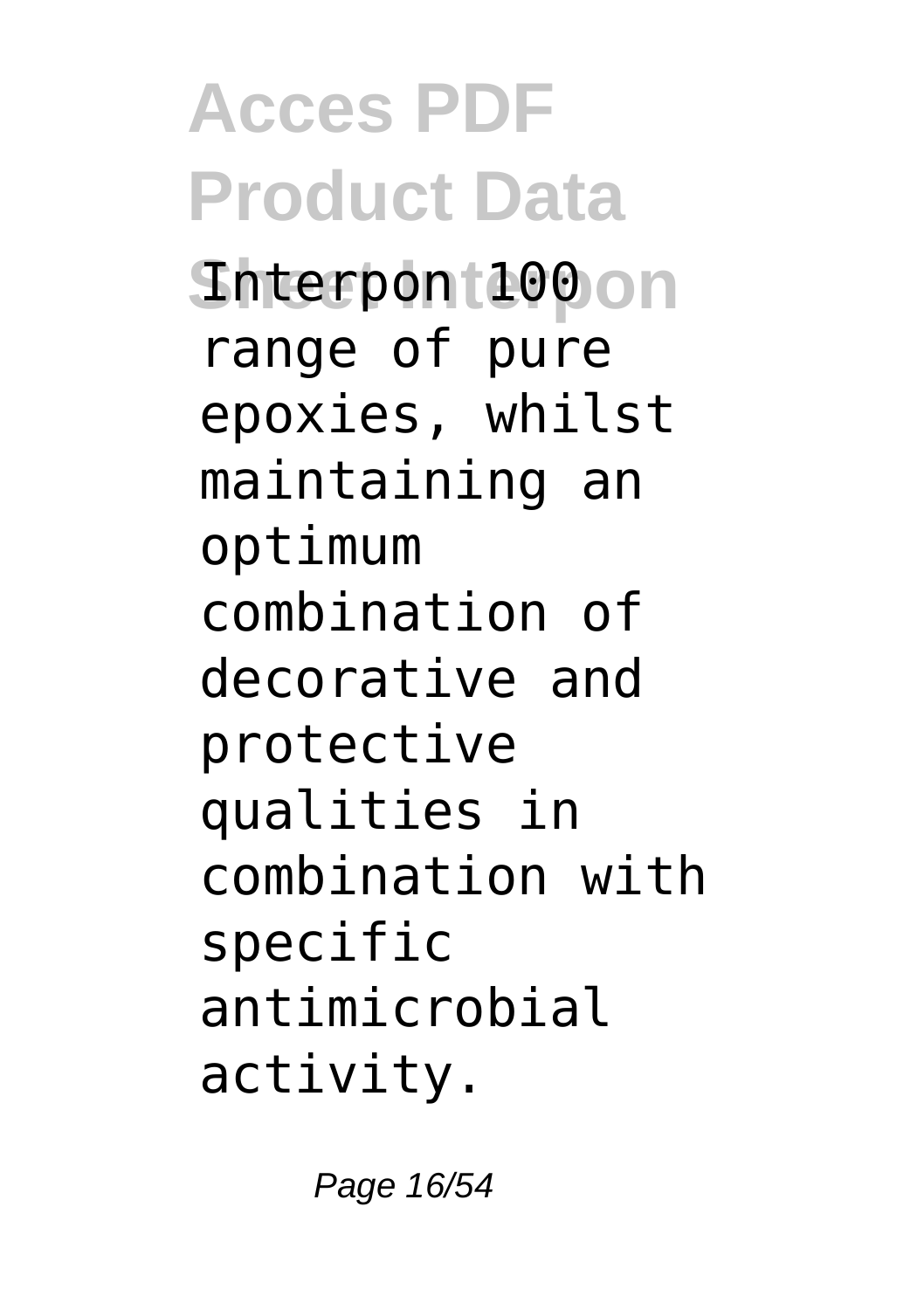**Acces PDF Product Data Sheet Interpon** *Product Data Sheet - AkzoNobel* Product Data Sheet. AkzoNobel Powder Coatings. Interpon 610 AM. Product Description Interpon 610 AMis a series of polyester based powder coatings, formulated Page 17/54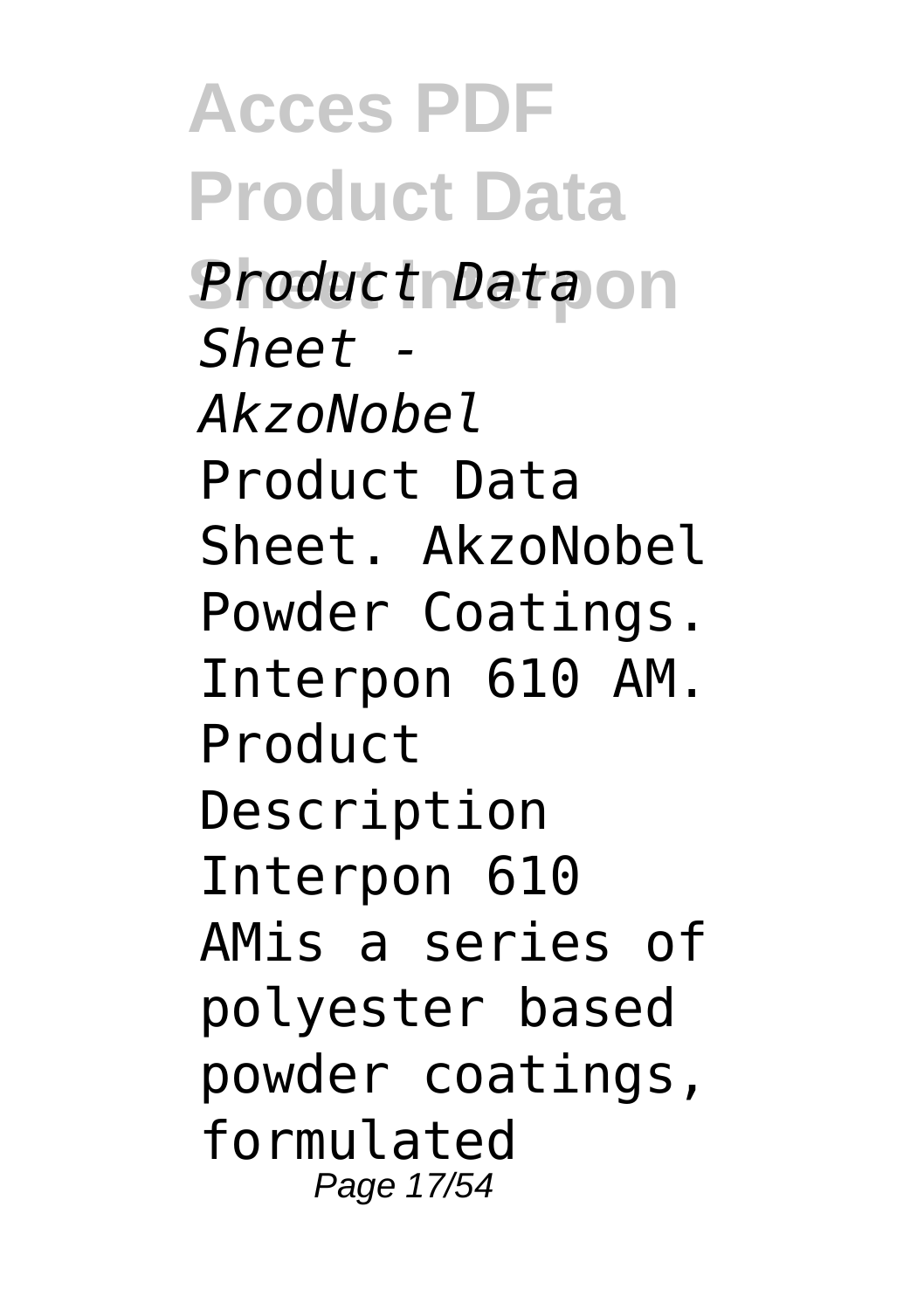**Acces PDF Product Data Withoutnthe use** of TGIC, designed for the exterior environment, offering excellent light and weather resistance from a single coat finish on a variety of substrates in combination with Page 18/54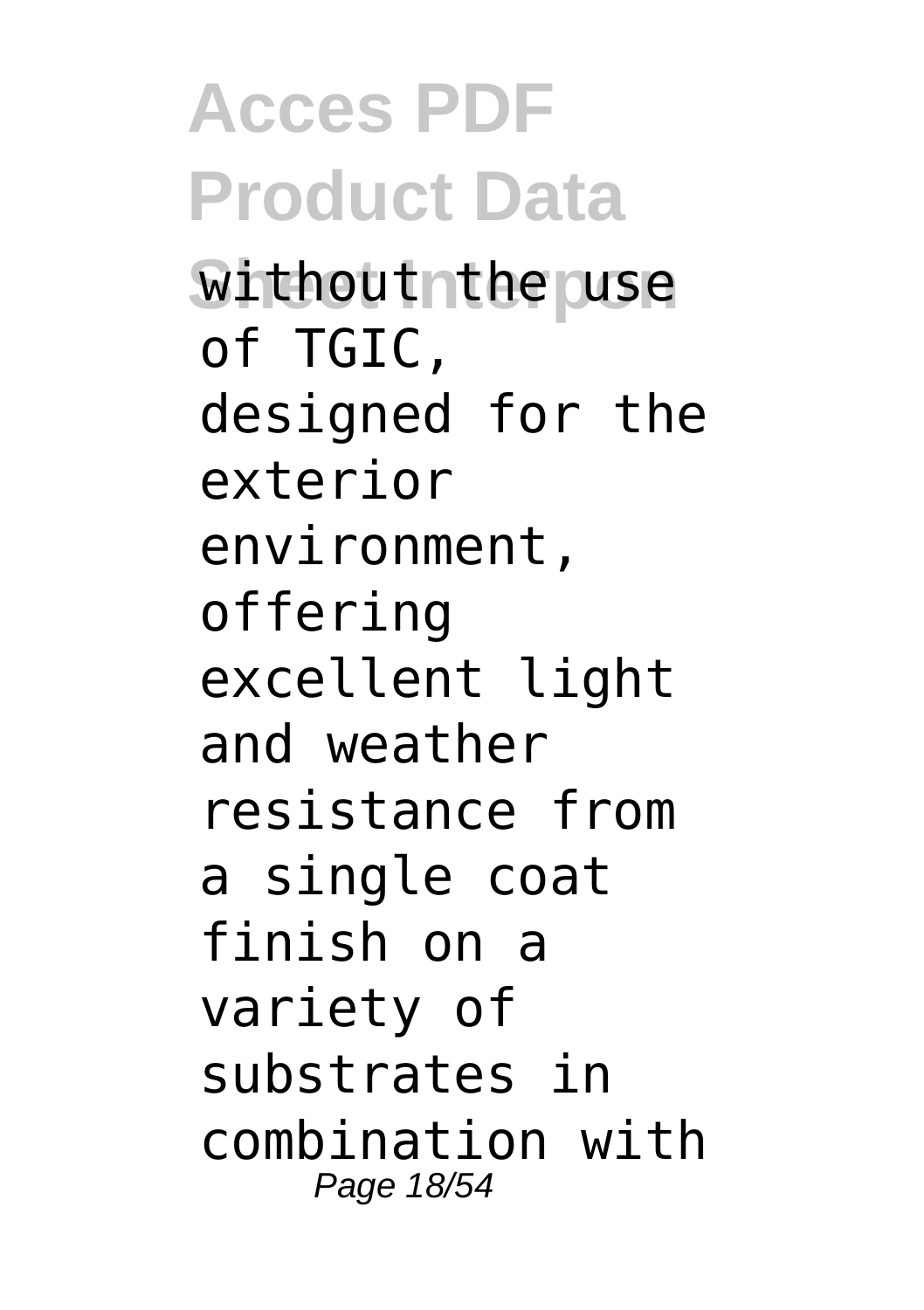**Acces PDF Product Data Specificterpon** antimicrobial activity.

*Product Data Sheet - AkzoNobel* Product Description Interpon A4740 acrylic clearcoatis the OEM standard in the aluminum Page 19/54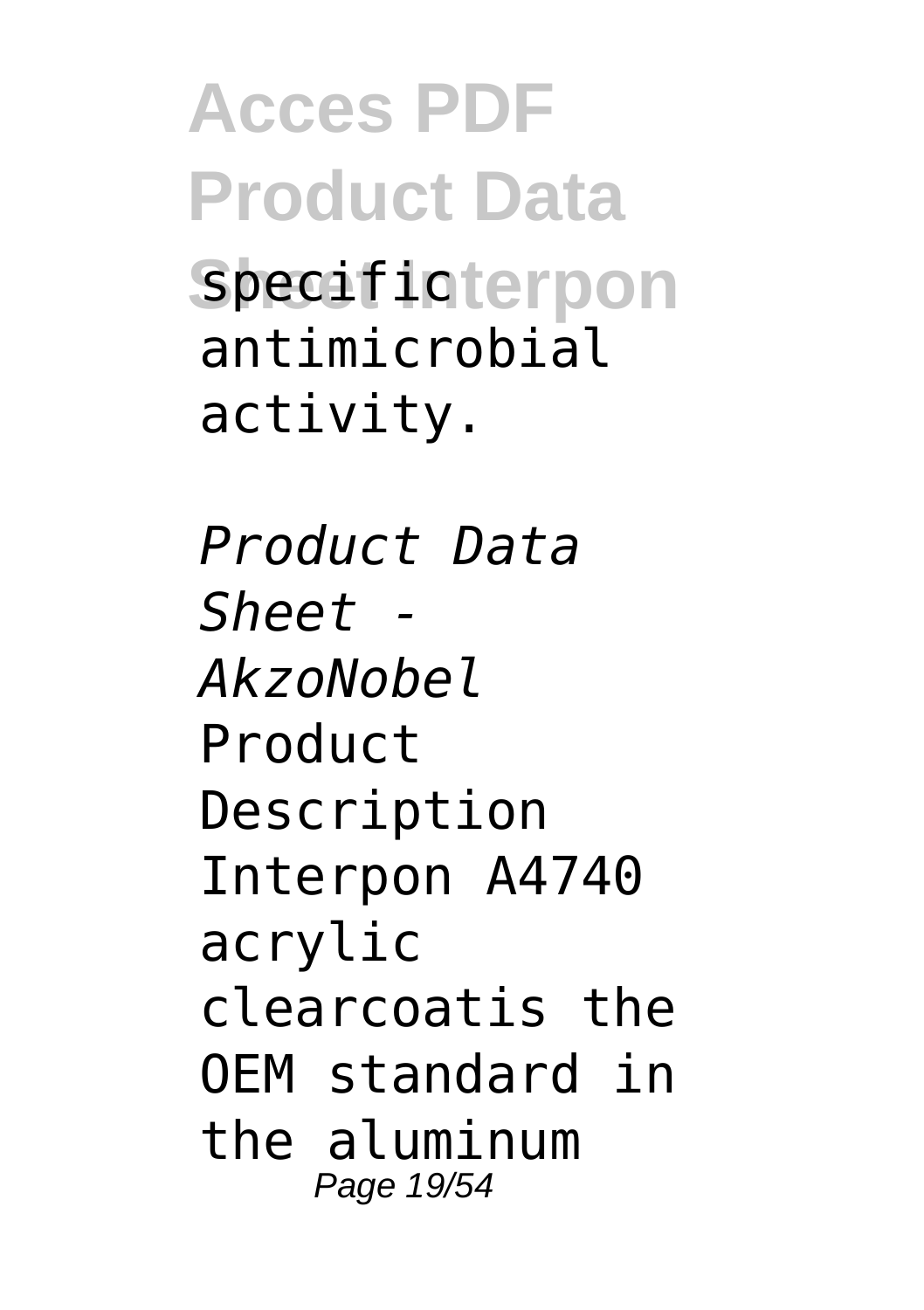### **Acces PDF Product Data Wheel market.on** With outstanding application consistency and film performance (approved by all major OEMs) Interpon A4740 clearcoatsare the first choice for wheel makers around the world.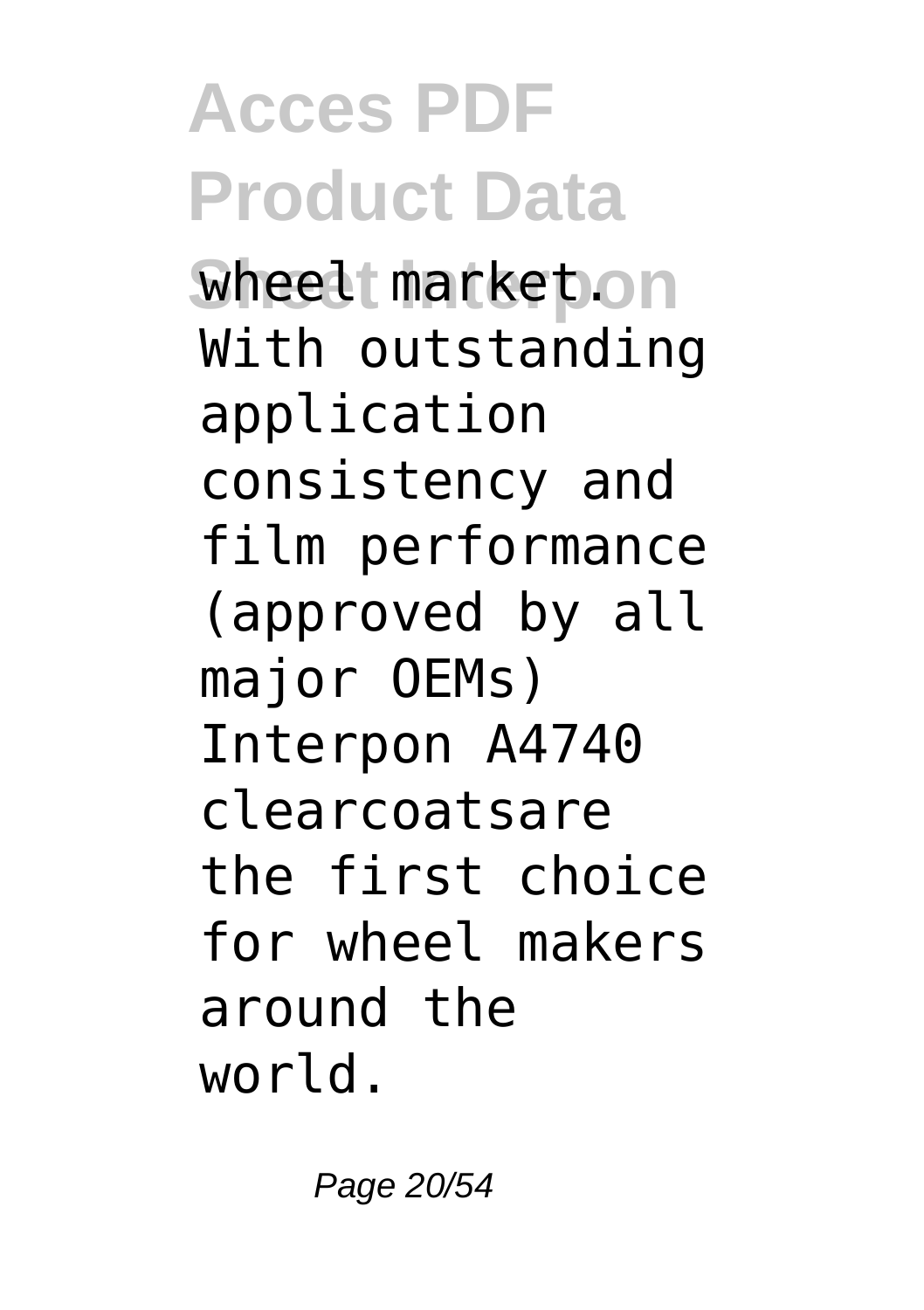**Acces PDF Product Data Sheet Interpon** *Product Data Sheet - Interpon* Product Data Sheet AkzoNobel Powder Coatings Interpon 100 Product Description Interpon 100is a range of epoxy based powder coatings designed to give optimum Page 21/54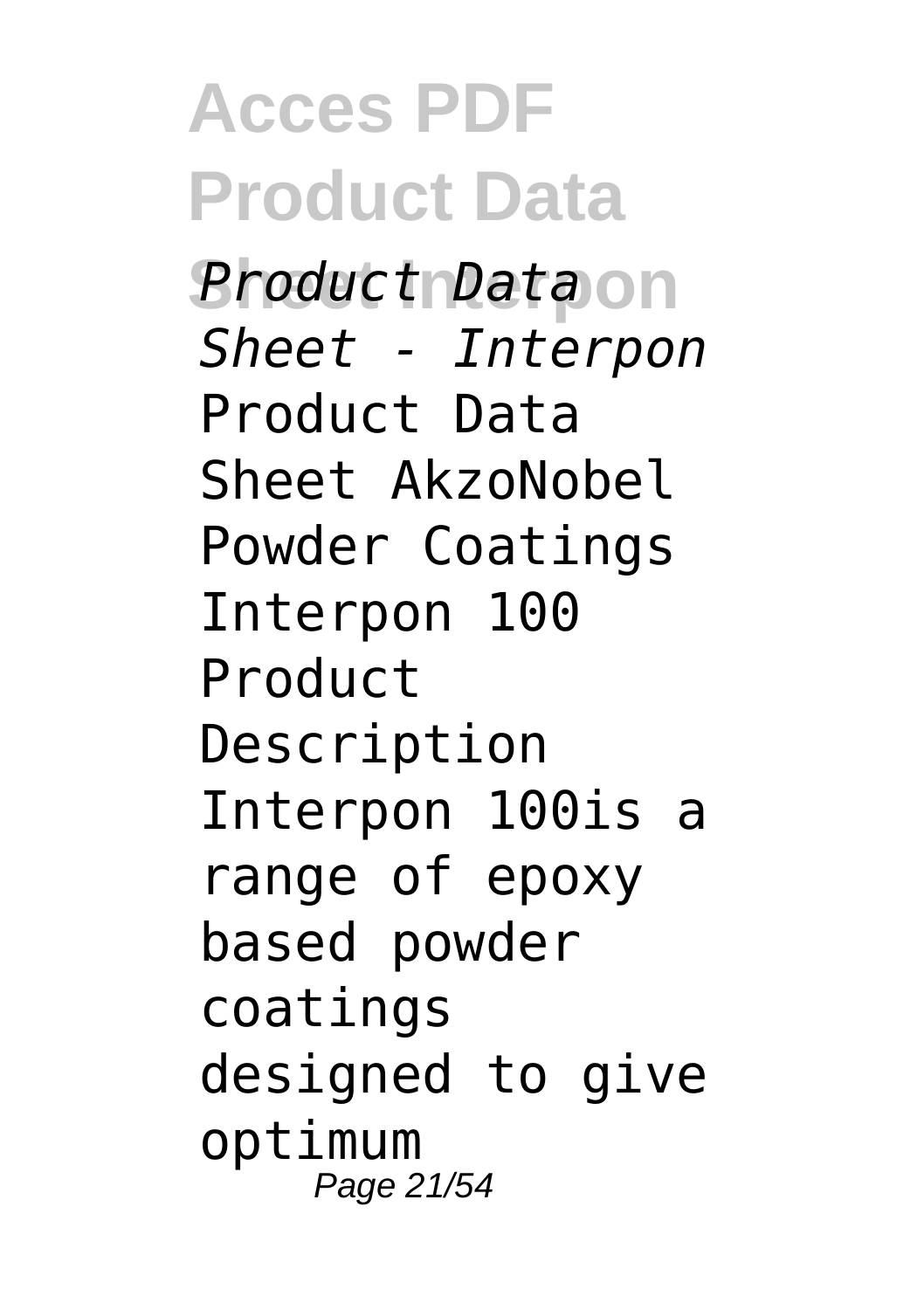**Acces PDF Product Data Sheet Interpon** mechanical performance and exceptional protective qualities on fabrications and components where long term exposure to ultra violet light or exterior weathering is not anticipated. Page 22/54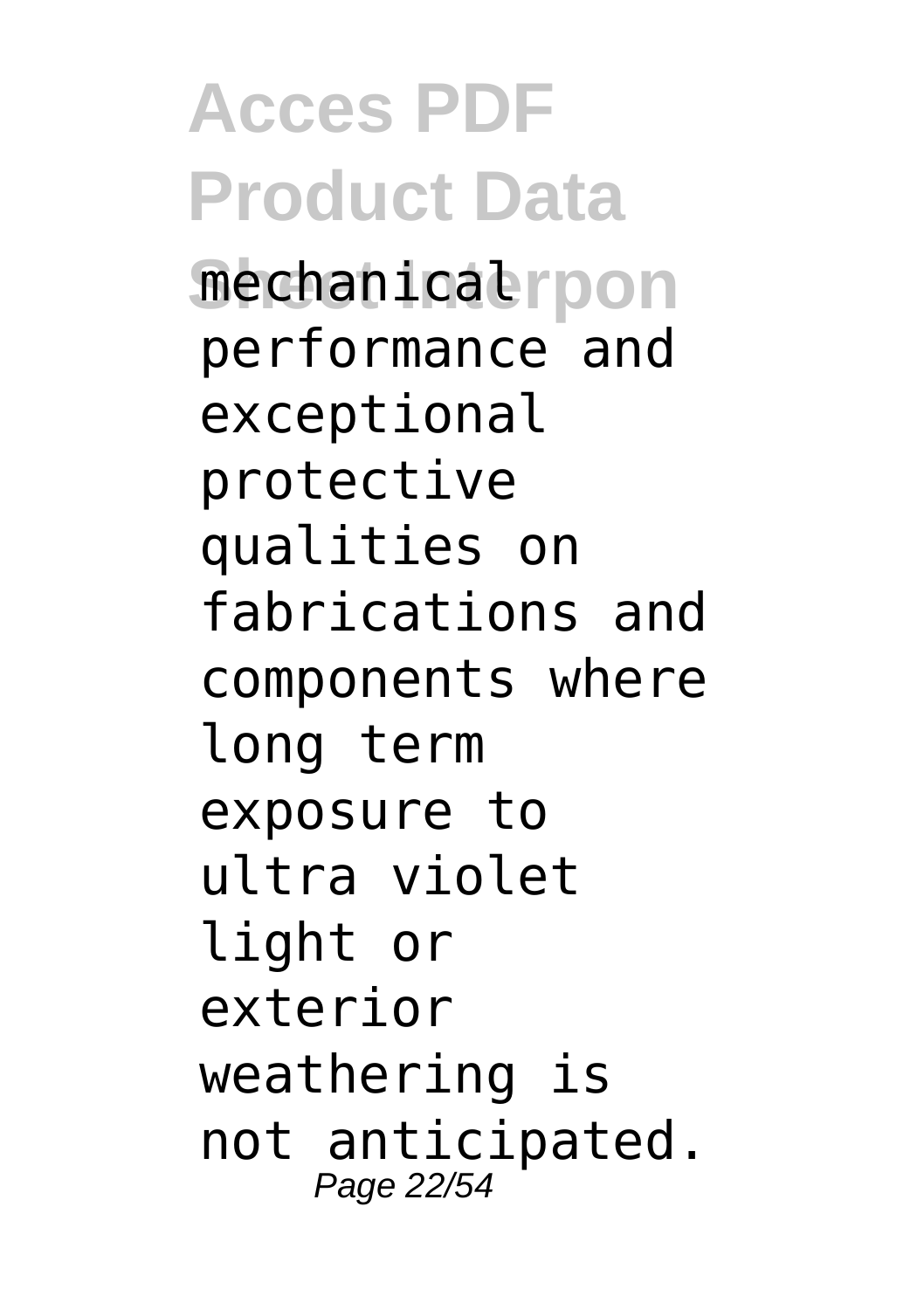**Acces PDF Product Data Sheet Interpon** *Product Data Sheet - Interpon Powder Coatings* Product Data Sheet AkzoNobel Powder Coatings Interpon 610 Product Description Interpon 610 is a series of polyester based powder coatings, Page 23/54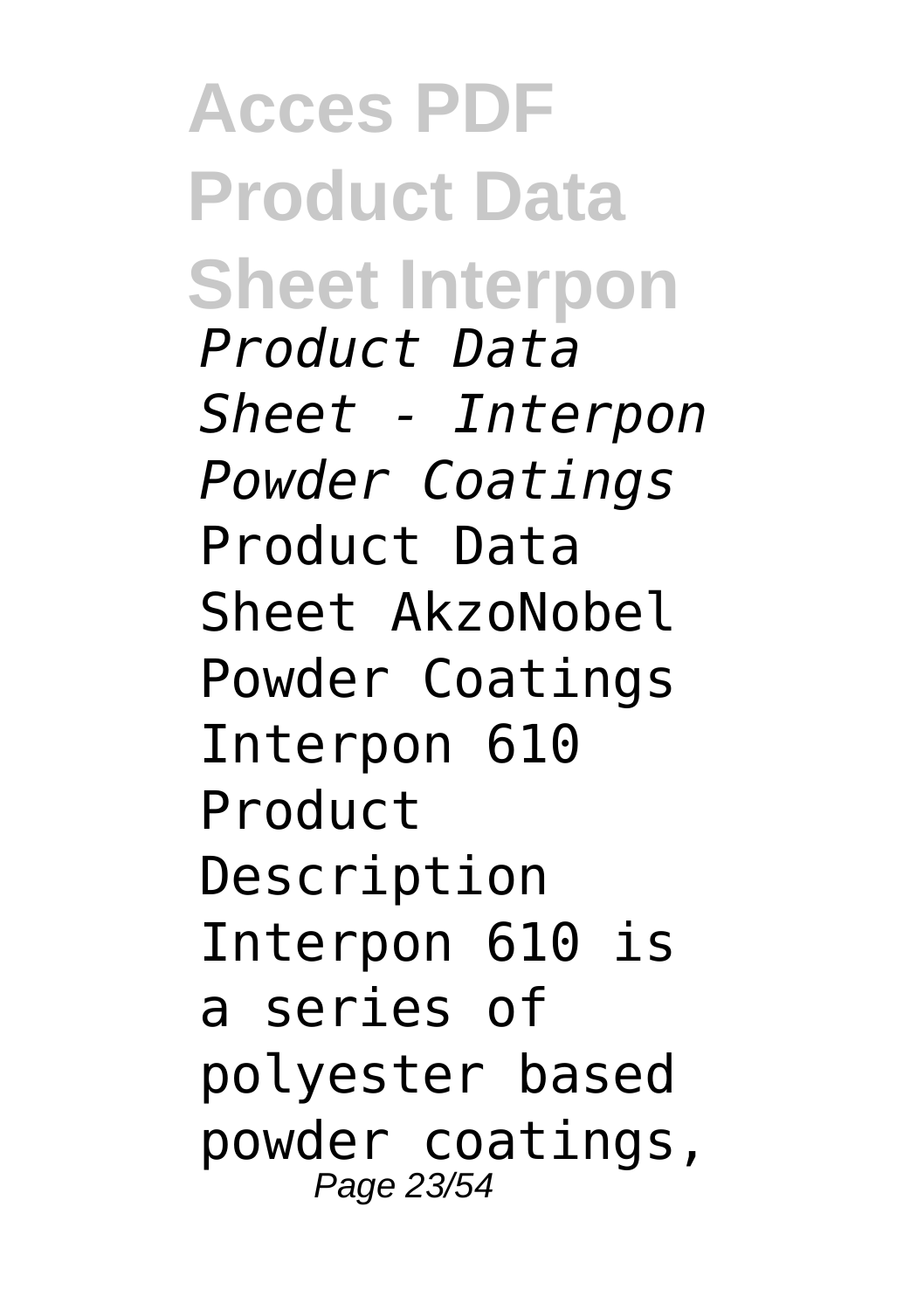**Acces PDF Product Data Sheet Interpon** formulated without the use of TGIC, designed for the exterior environment, offering excellent light and weather resistance from a single coat finish on a variety of substrates. Page 24/54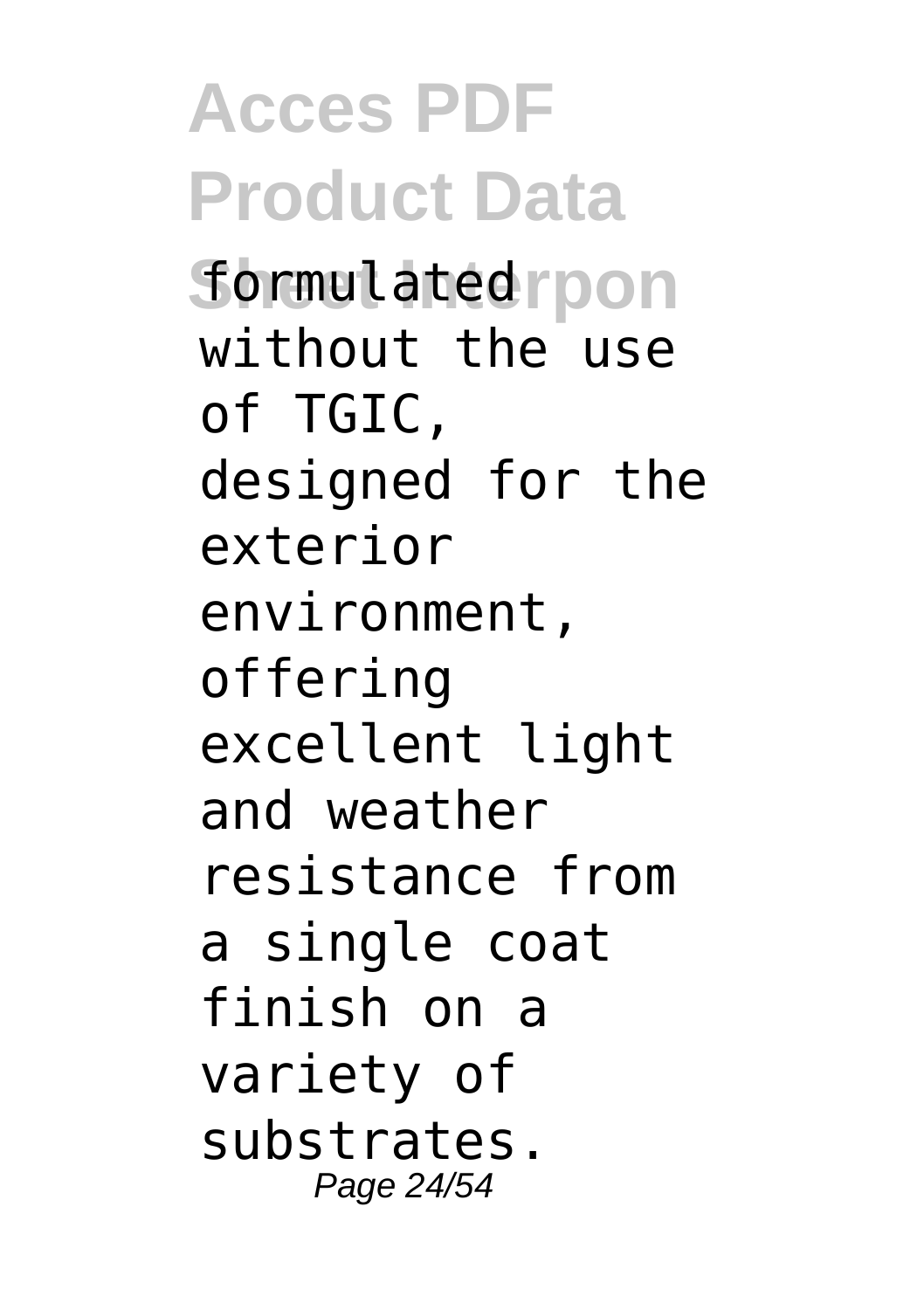**Acces PDF Product Data Sheet Interpon** *Product Data Sheet - Interpon* Product Description Interpon APP 120is a powder coating primer,totally free of Zinc, that is designed to give enhanced corrosion protection of Page 25/54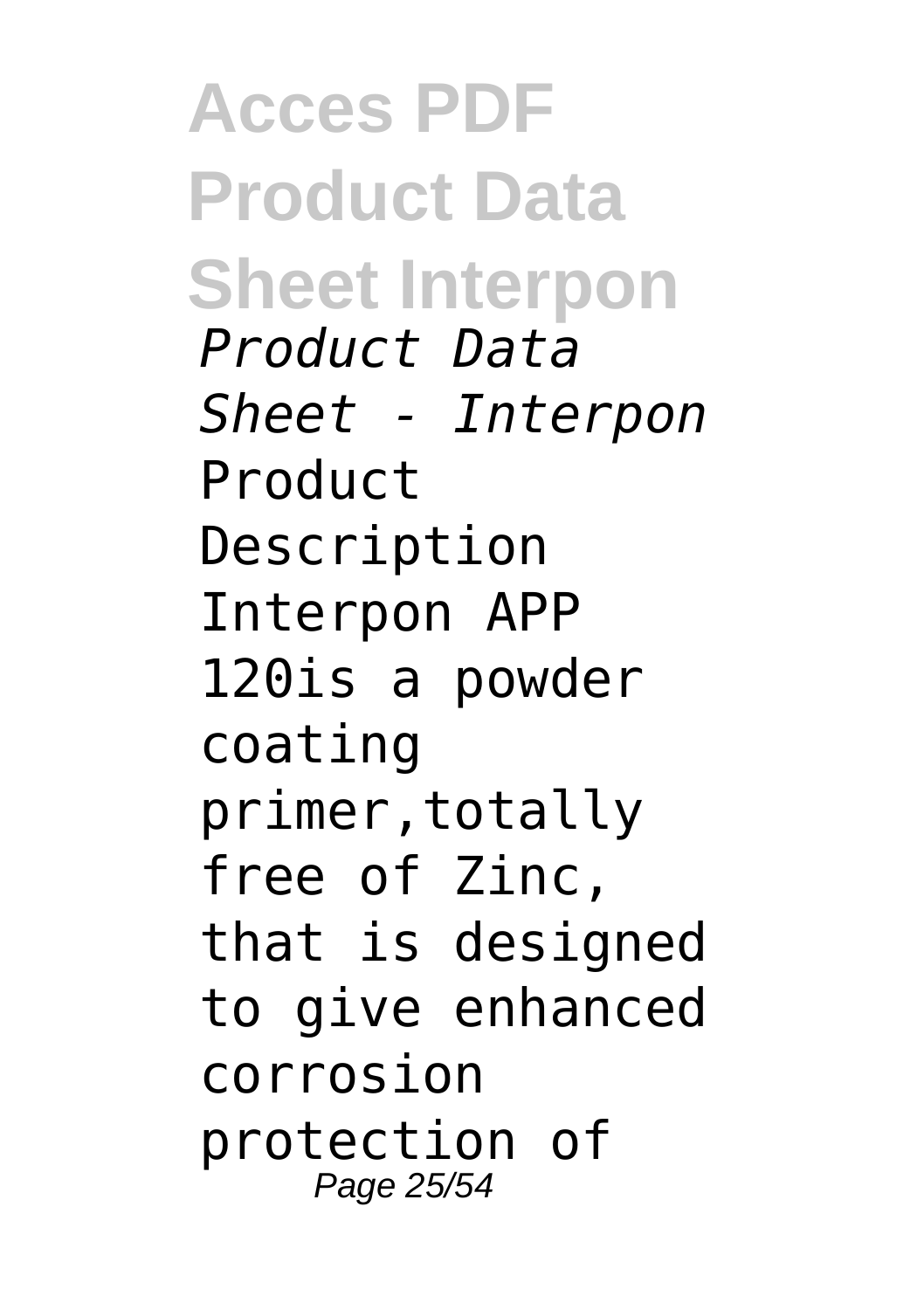**Acces PDF Product Data Sheet Interpon** mild steel. Interpon APP 120is an epoxypolyester primer including active anticorrosive pigments. The addition of these active pigments provides a steel passivation effect to protect the Page 26/54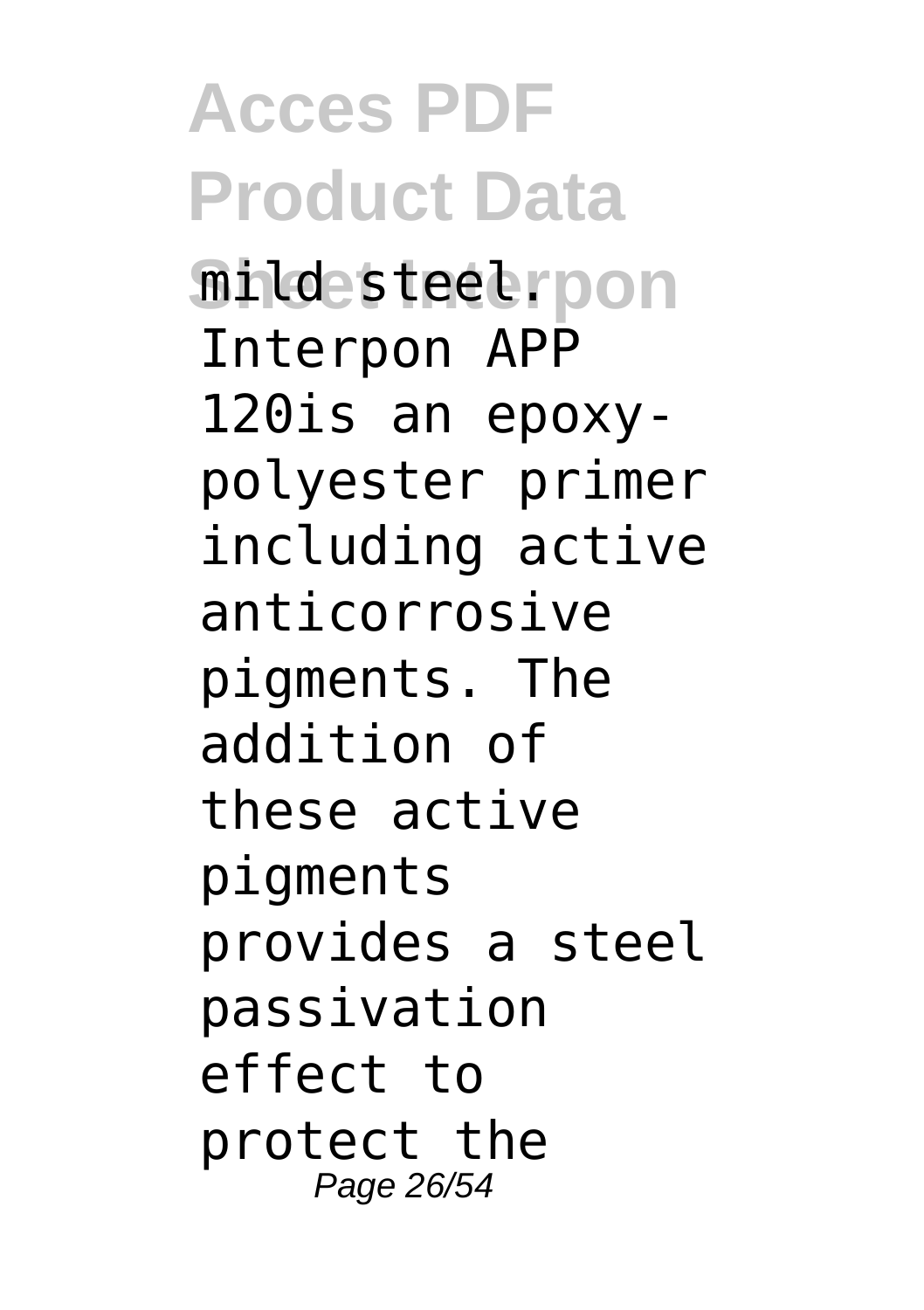**Acces PDF Product Data** Substrateerpon

*Product Data Sheet - Interpon* Product Data Sheet. AkzoNobel Powder Coatings Interpon 610. Product Description Interpon 610is a series of TGIC-Free Polyester based powder Page 27/54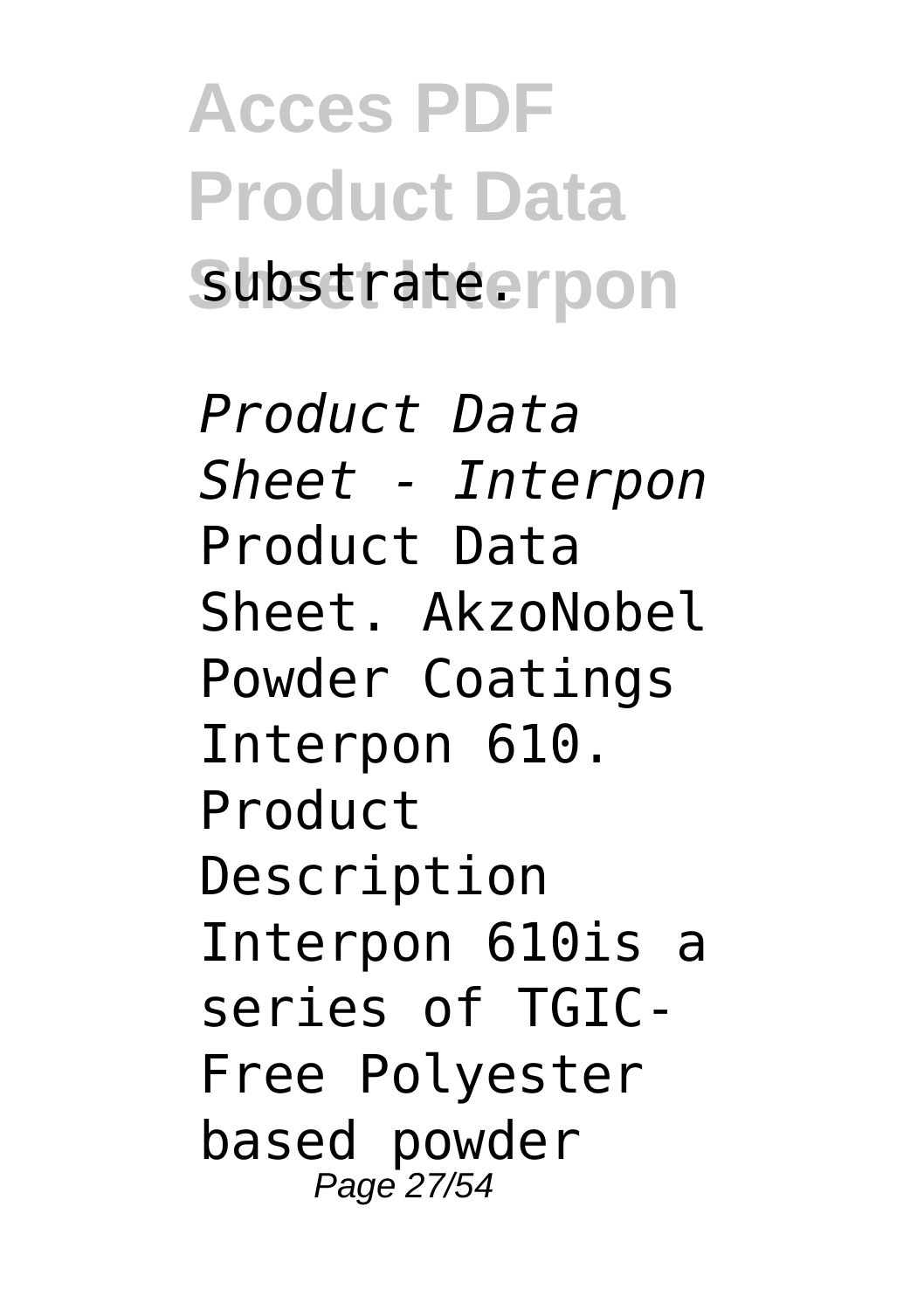**Acces PDF Product Data Soatingsterpon** designed for the exterior environment, offering good light and weather resistance from a single coat finish on a variety of substrates. Interpon 610is available in a Page 28/54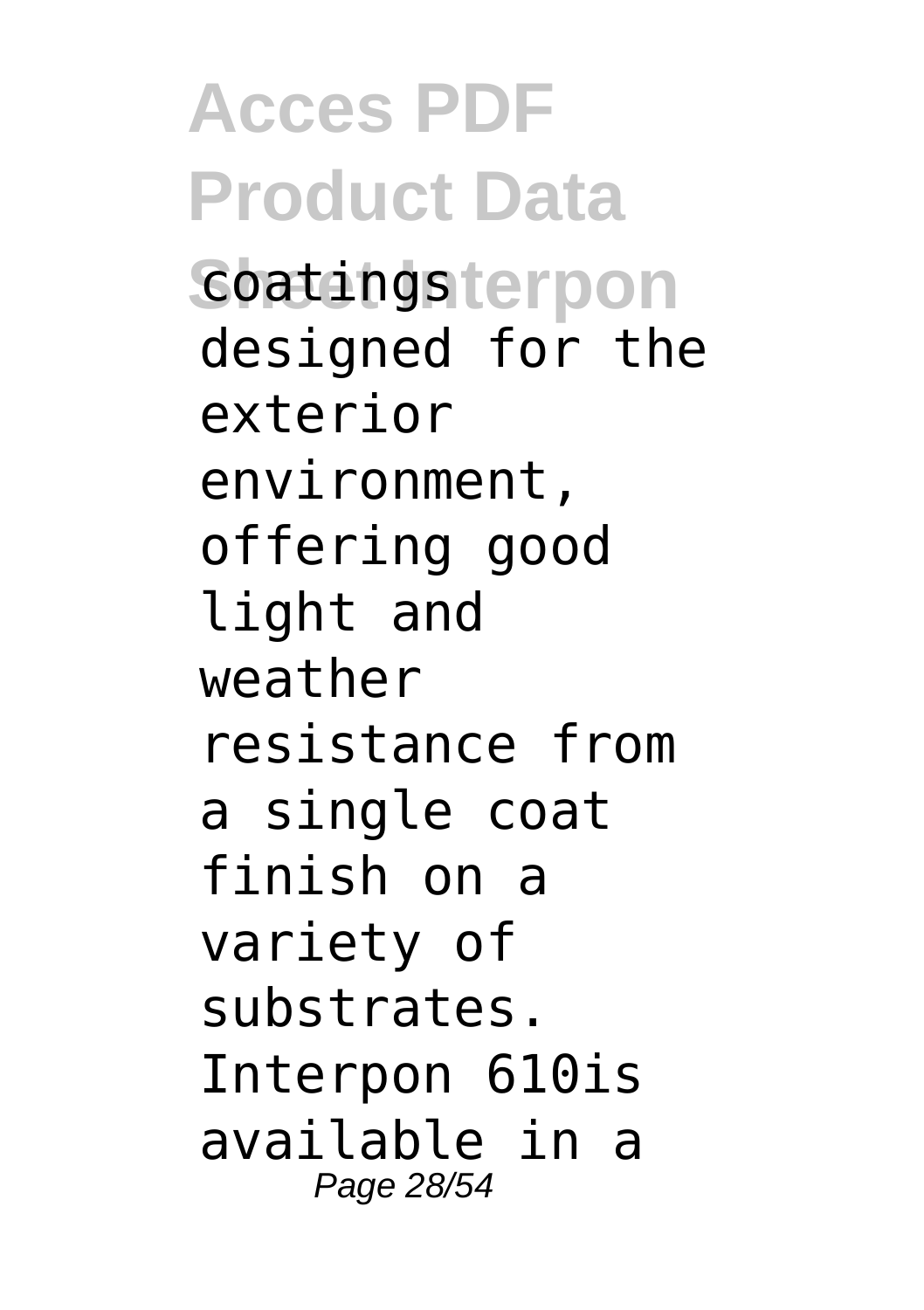**Acces PDF Product Data Wide range of n** colours and in full gloss, satin, and matt finishes.

*Product Data Sheet - Interpon Powder Coatings* Product Description Interpon D2525 Structurais a series of ultra-Page 29/54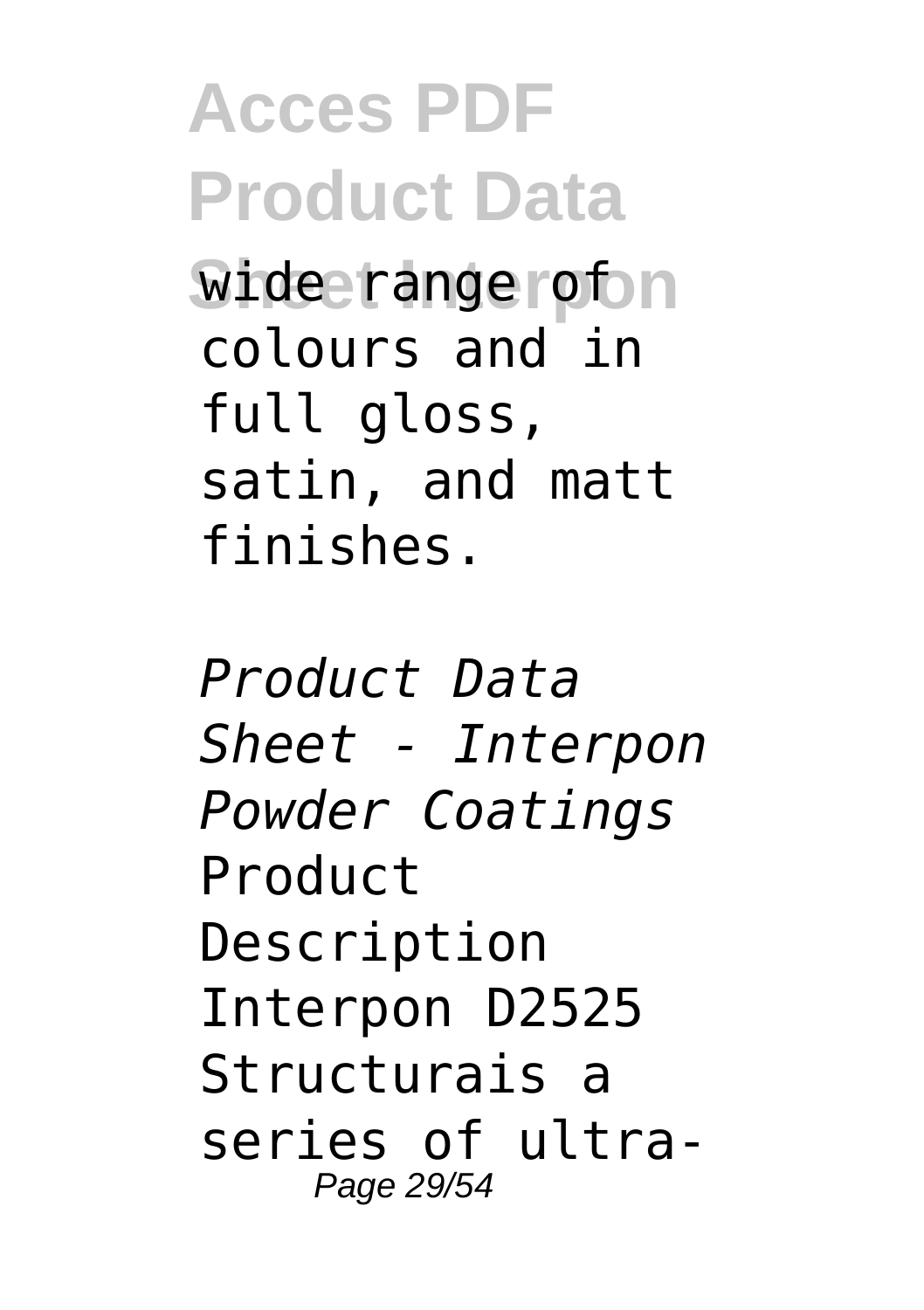**Acces PDF Product Data** durable powdern coatings specifically formulated without TGIC, with a fine textured aspect, intended for use on architectural aluminium and galvanized steel.

*Product Data* Page 30/54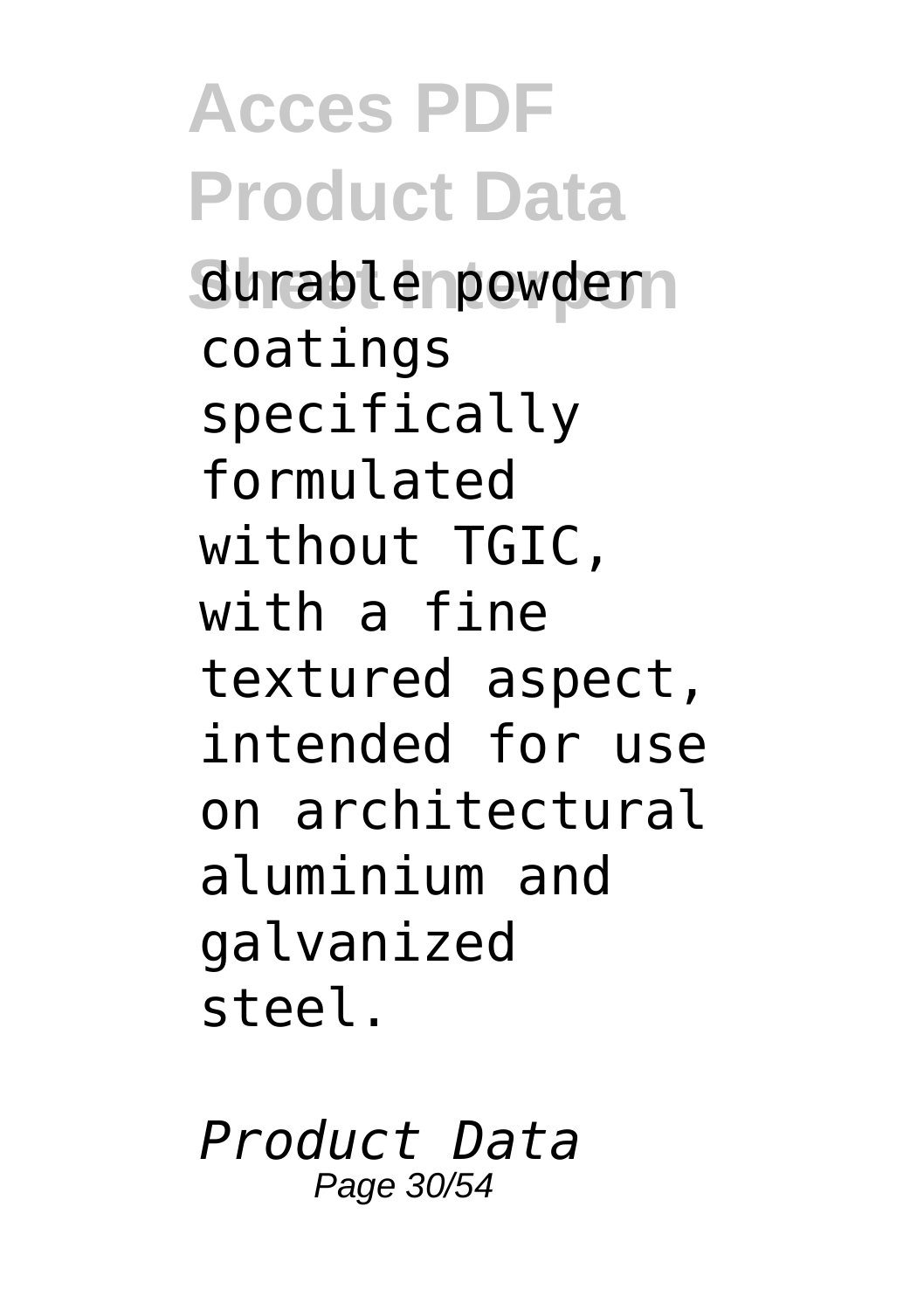**Acces PDF Product Data Sheet Interpon** *Sheet - Interpon* Product Data Sheet. 1. Powder Coating. Product Data Sheet. AkzoNobel Powder Coatings Interpon D2015 Ultriva™. Product Description Interpon D2015 Ultriva™is a series of Page 31/54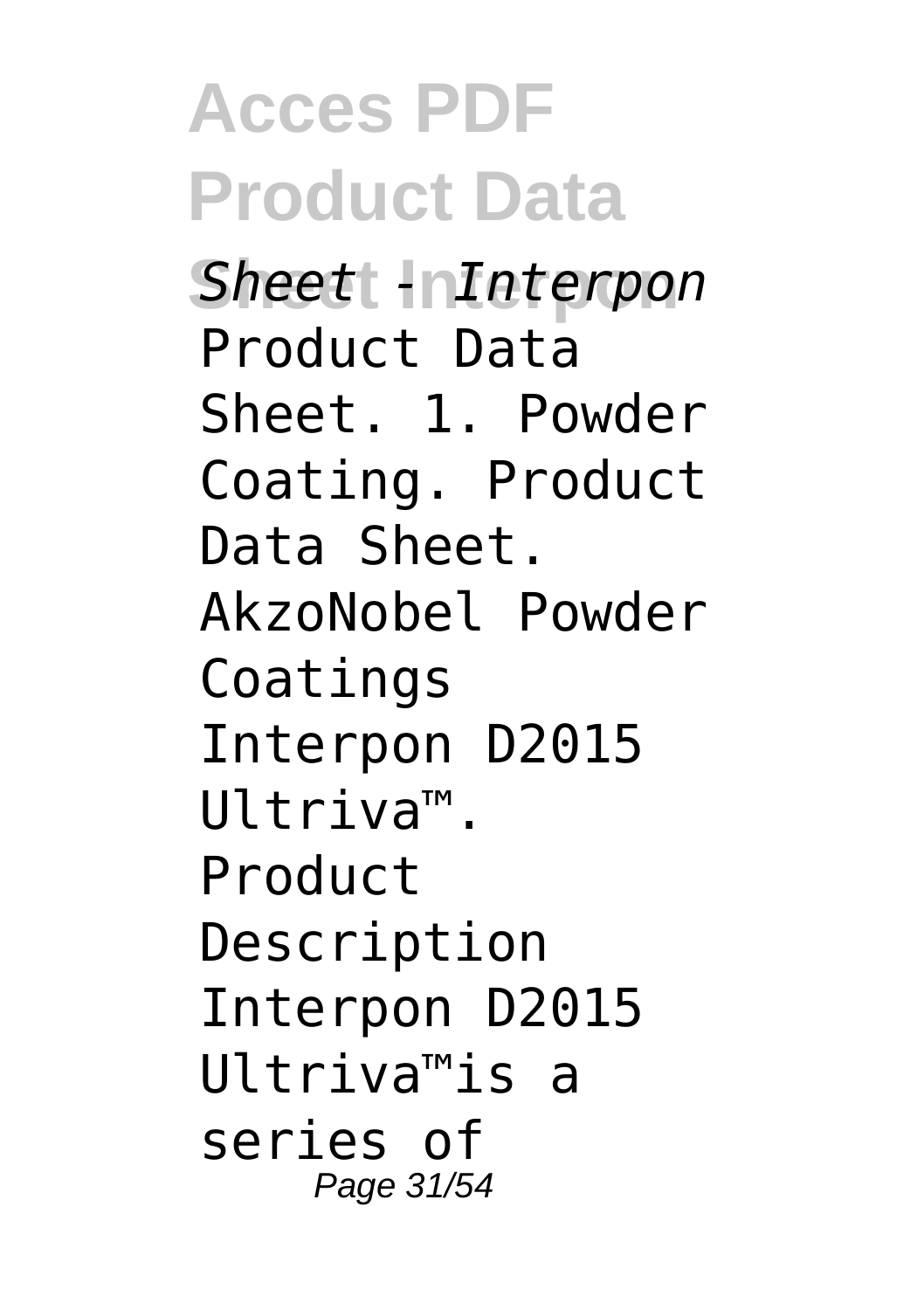**Acces PDF Product Data** advanced terpon durability powder coatings specifically designed for use on architectural aluminium components. Providing new levels of weathering resis tance,Interpon D2015 Ultriva™ty pically exceeds Page 32/54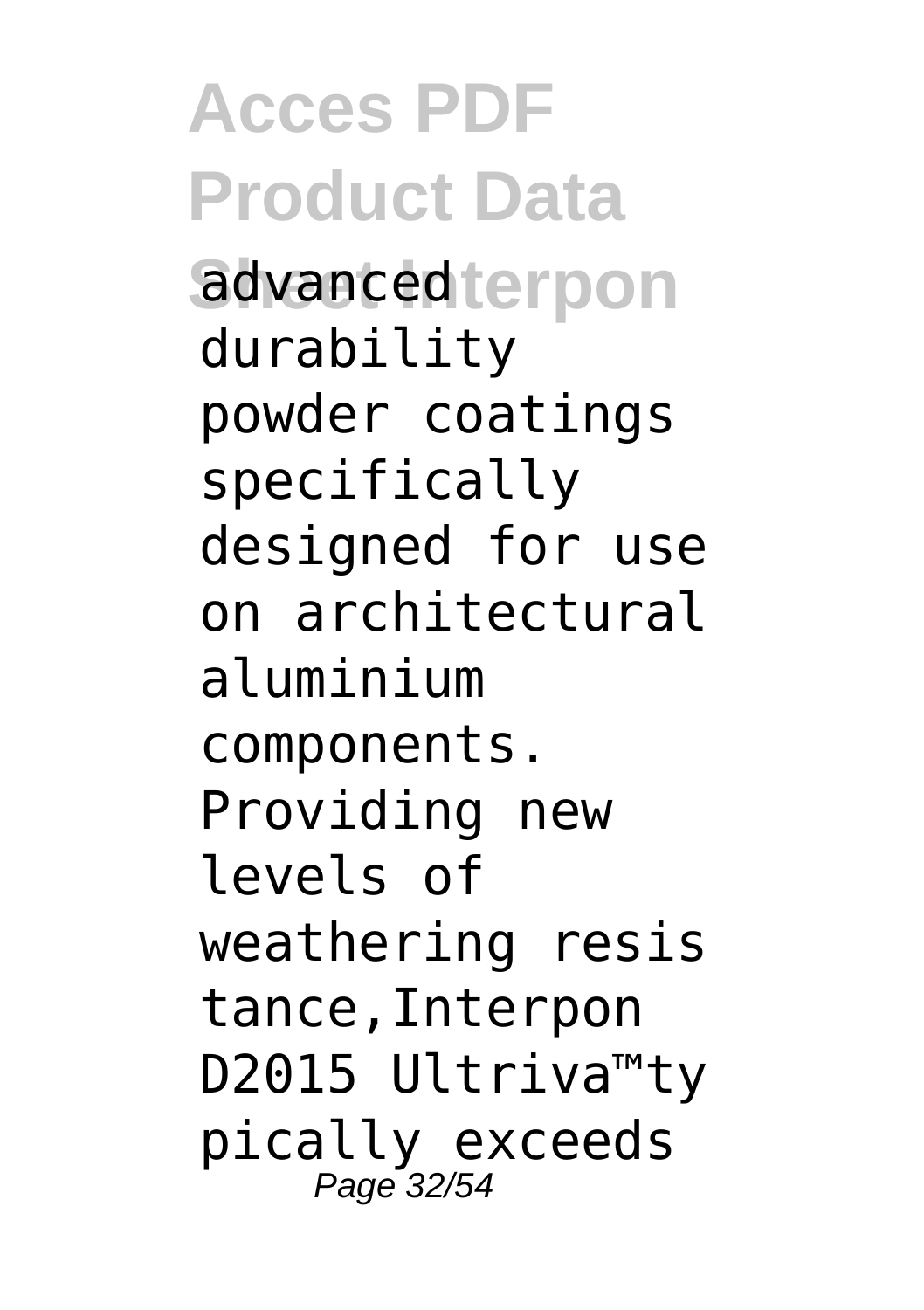**Acces PDF Product Data** *She requirements* of AAMA2604 and surpasses the performance of all leading architectural powder coatings.

*Product Data Sheet - Interpon Powder Coatings* Downloads. The below Technical Datasheets are Page 33/54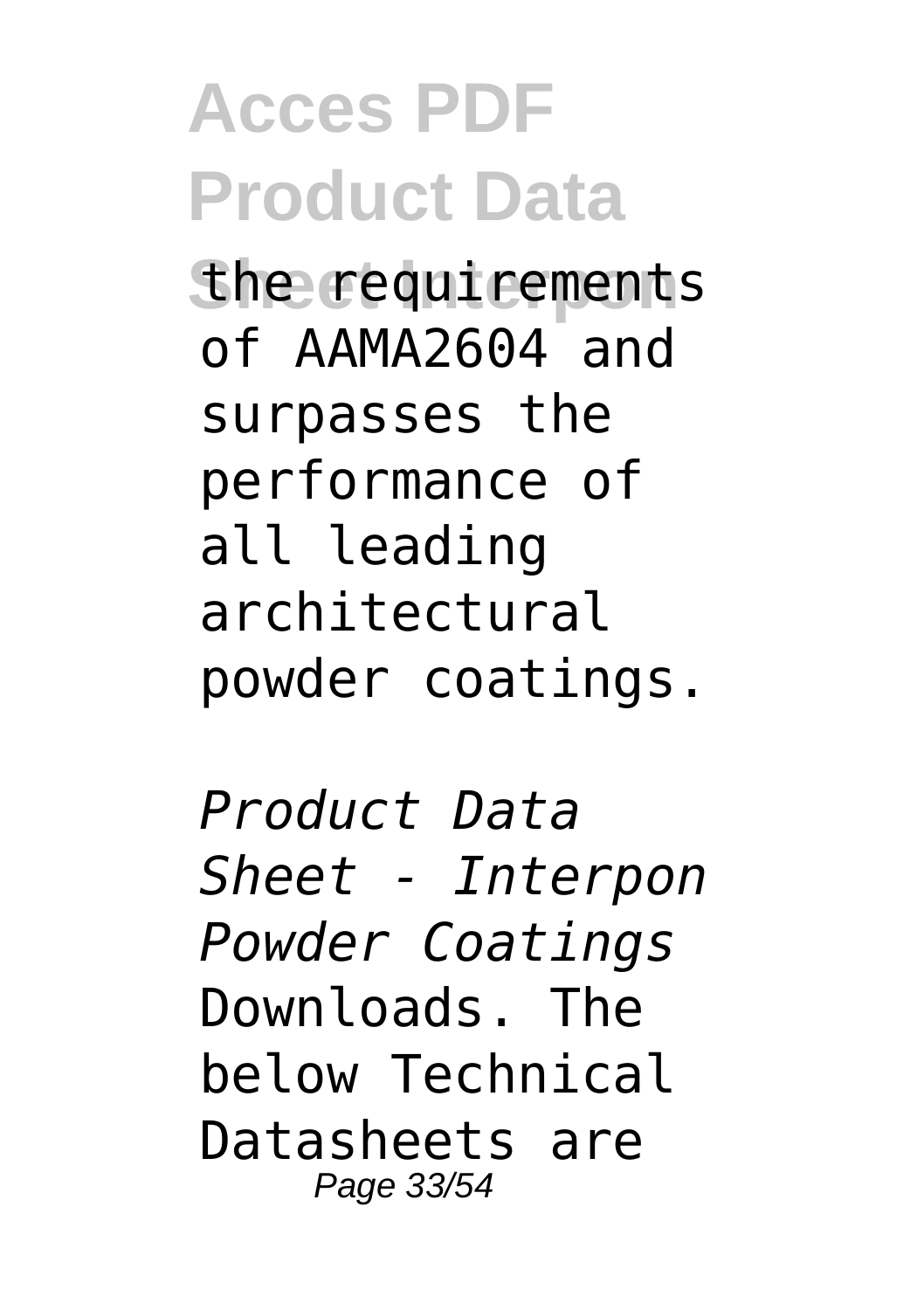**Acces PDF Product Data Sheet Interpon** for information purposes only and may not be the most up to date version. If you require the most up to date version ...

*Downloads | Interpon* Product Data Sheet AkzoNobel Powder Coatings Page 34/54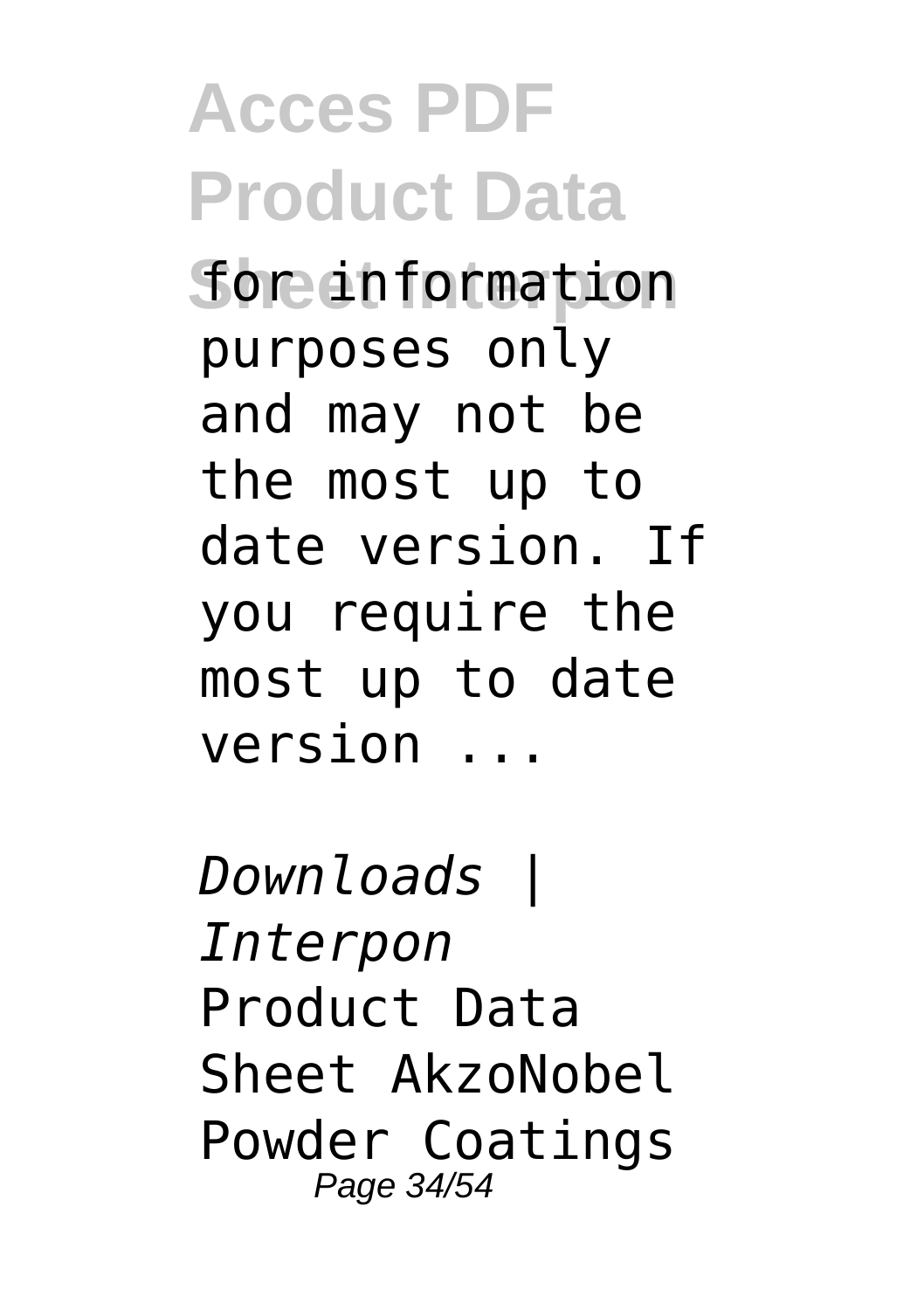**Acces PDF Product Data Shterpon 610**on Ripple Product Description Interpon 610 Rippleis a series of TGIC Free Polyester based powder coatings offering good light and weather resistance from a single coat Page 35/54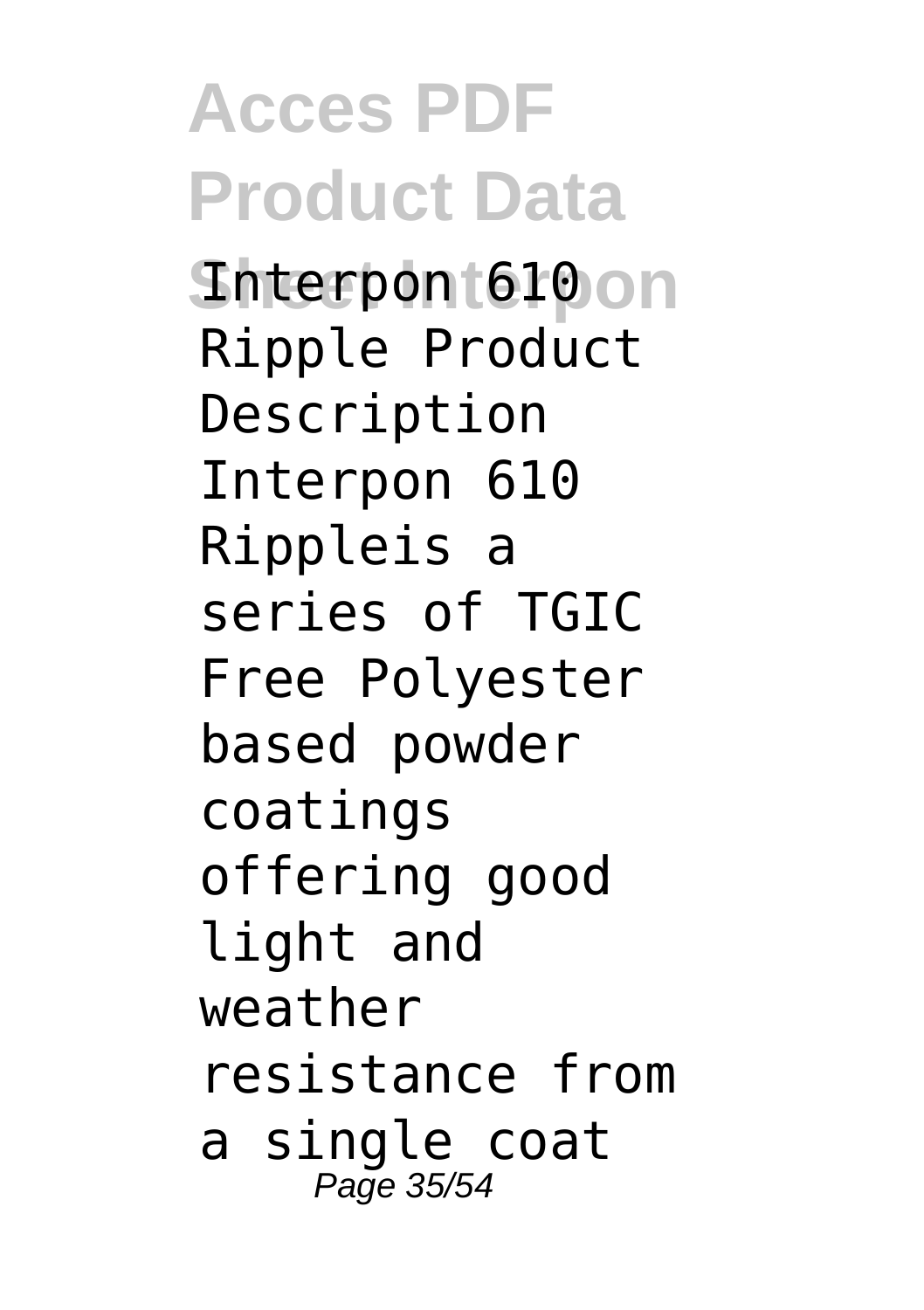**Acces PDF Product Data Simish oneapon** variety of substrates.

*Product Data Sheet - Interpon Powder Coatings* Interpon 610 Product Data Sheet AkzoNobel Powder Coatings Interpon 610 Product Description Page 36/54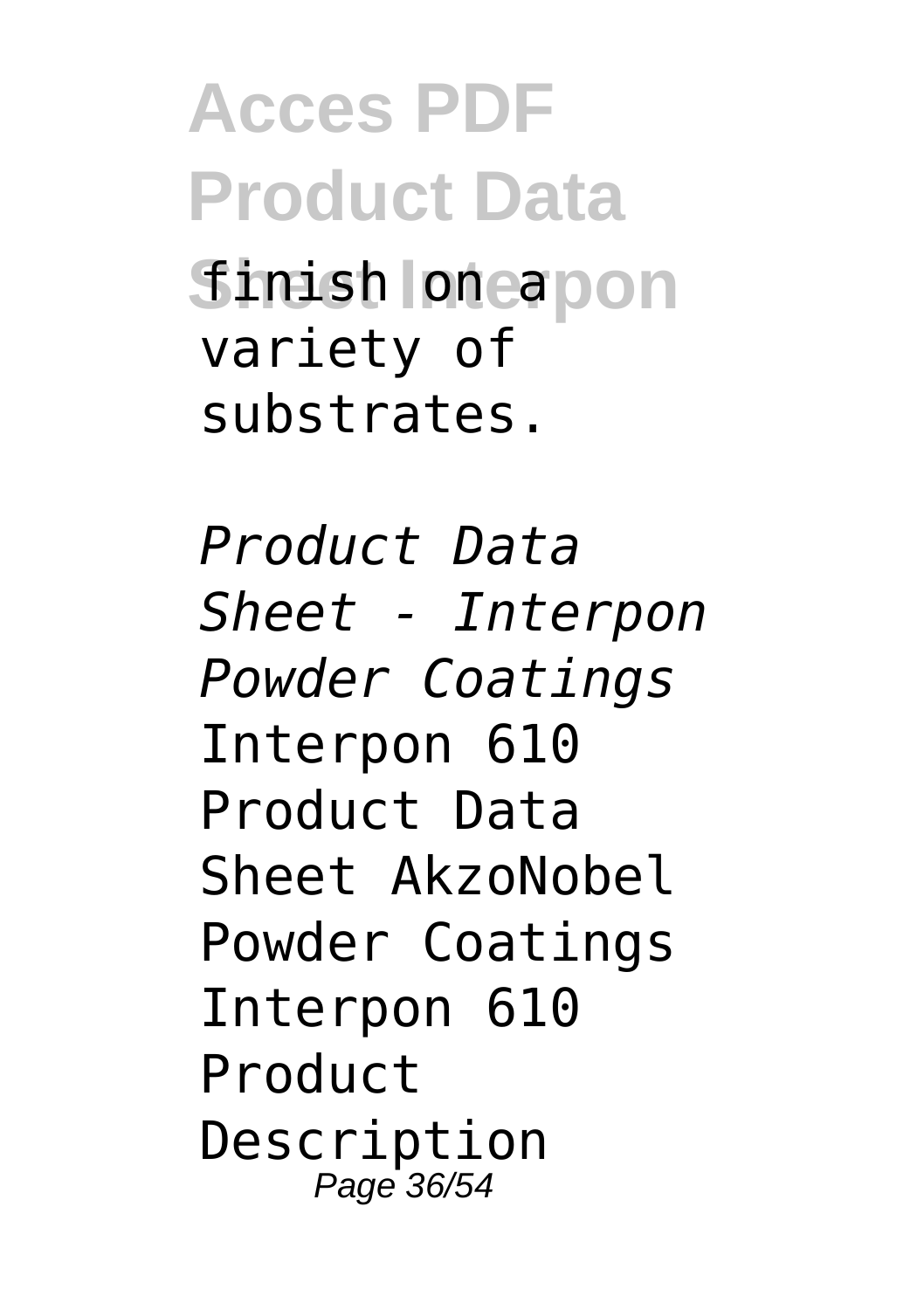**Acces PDF Product Data Sheet Interpon** Interpon 610 is a series of polyester based powder coatings, formulated without the use of TGIC, designed for the exterior environment, offering good light and weather resistance from Page 37/54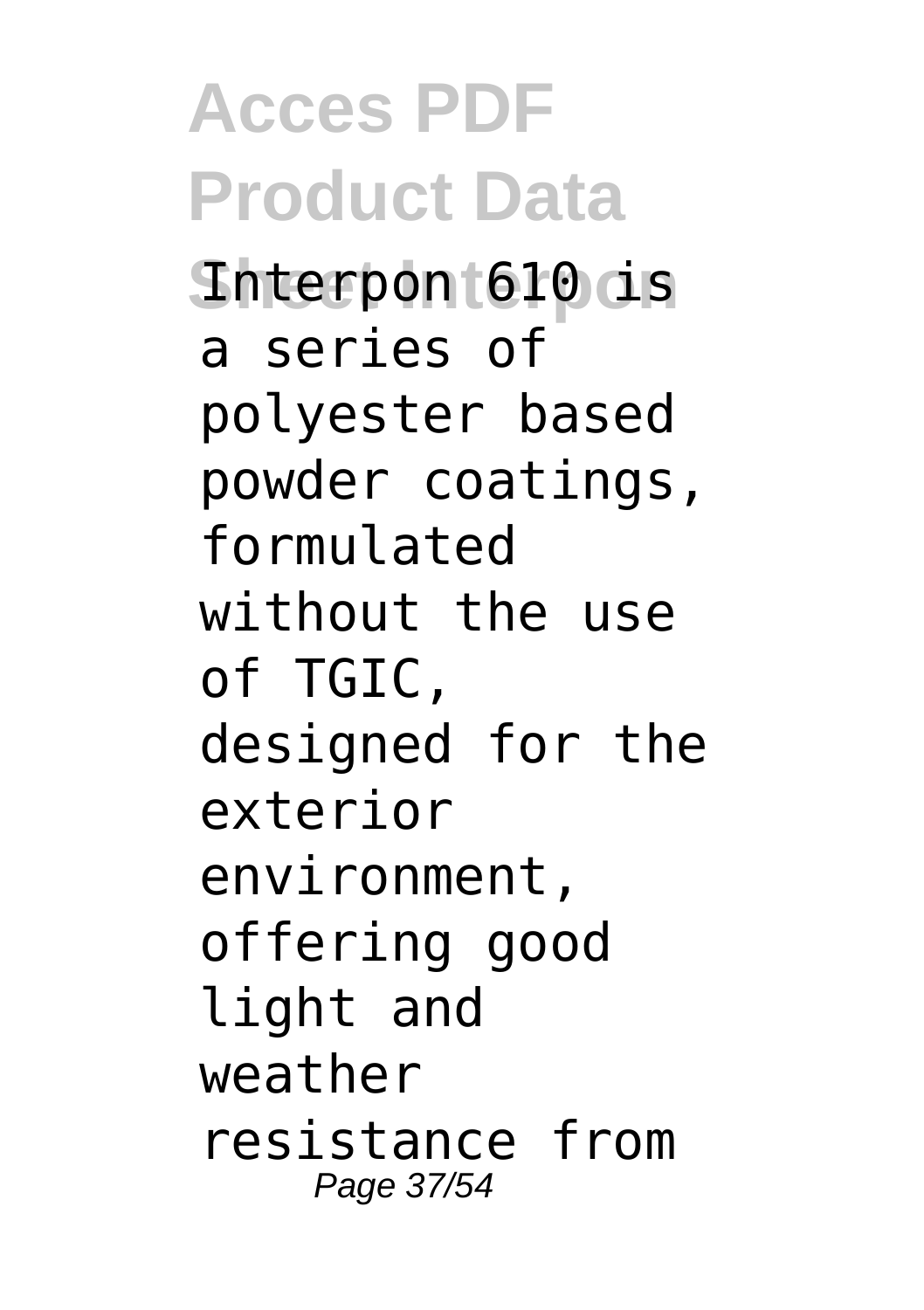**Acces PDF Product Data Sheet Independent** finish on a variety of substrates.

*Product Data Sheet - AkzoNobel* Product Series Download; HJ601R R4-ES\_PDB\_d: Resicoat R4-ES: PDF: HJ601R R4-ES\_PDS\_e: Page 38/54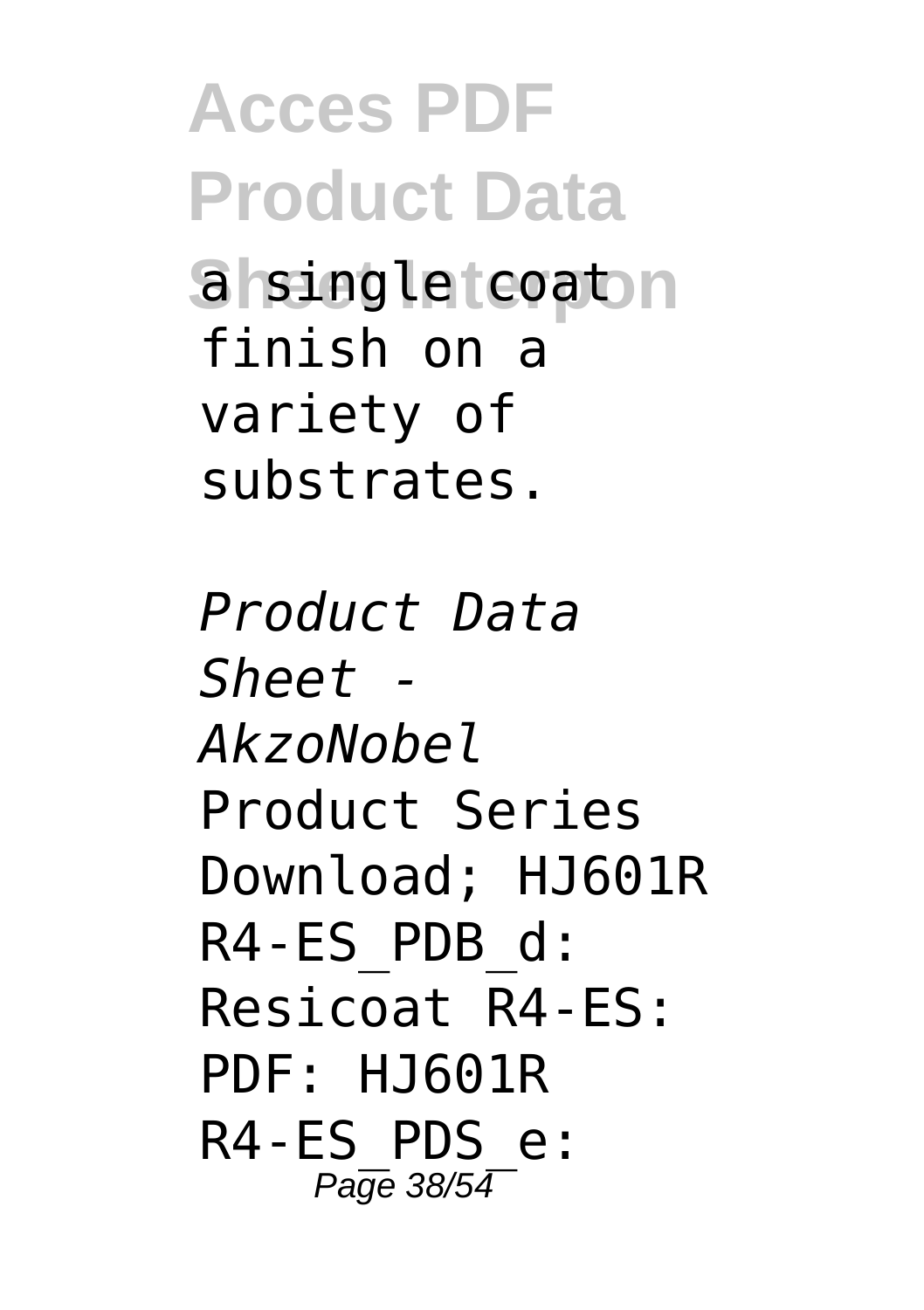**Acces PDF Product Data Sheet Interpon** Resicoat R4-ES: PDF: HJF10R R4-ES\_PDB\_d: Resicoat R4-EL: PDF: HJF10R R4-ES\_PDS\_e: Resicoat R4-EL: PDF: HJF22R R4-ES\_PDB\_d: Resicoat R4-ES: PDF: Resicoat HJF22R - R4-ES: Resicoat R4-ES: PDF: EU Biocote Page 39/54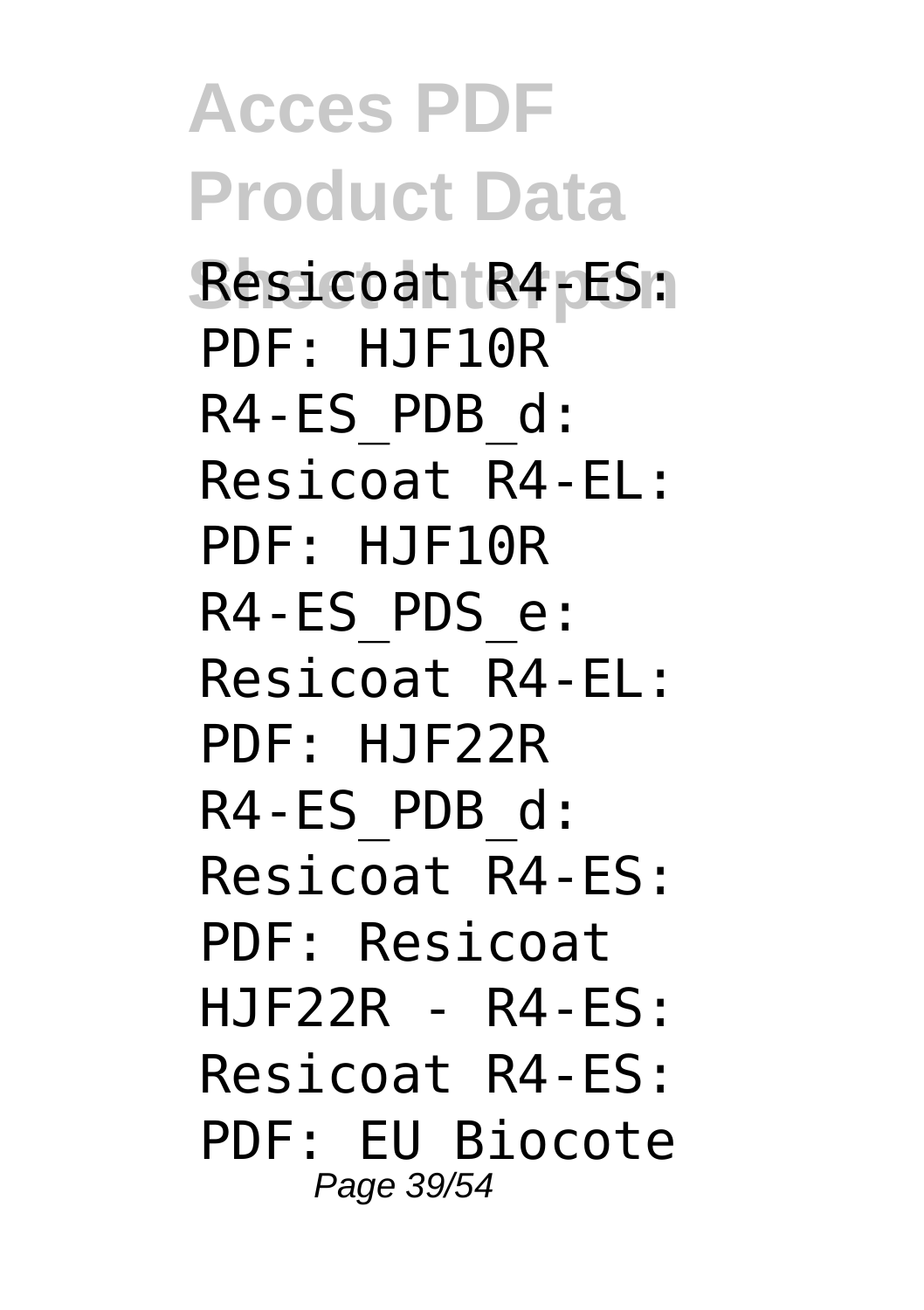**Acces PDF Product Data Seatures fandon** Benefits-PDF: EU Interpon 610 Low E Color Card ...

*Downloads | Interpon* Product Description Interpon 700 is a series of epoxy/polyester hybrid powder coatings Page 40/54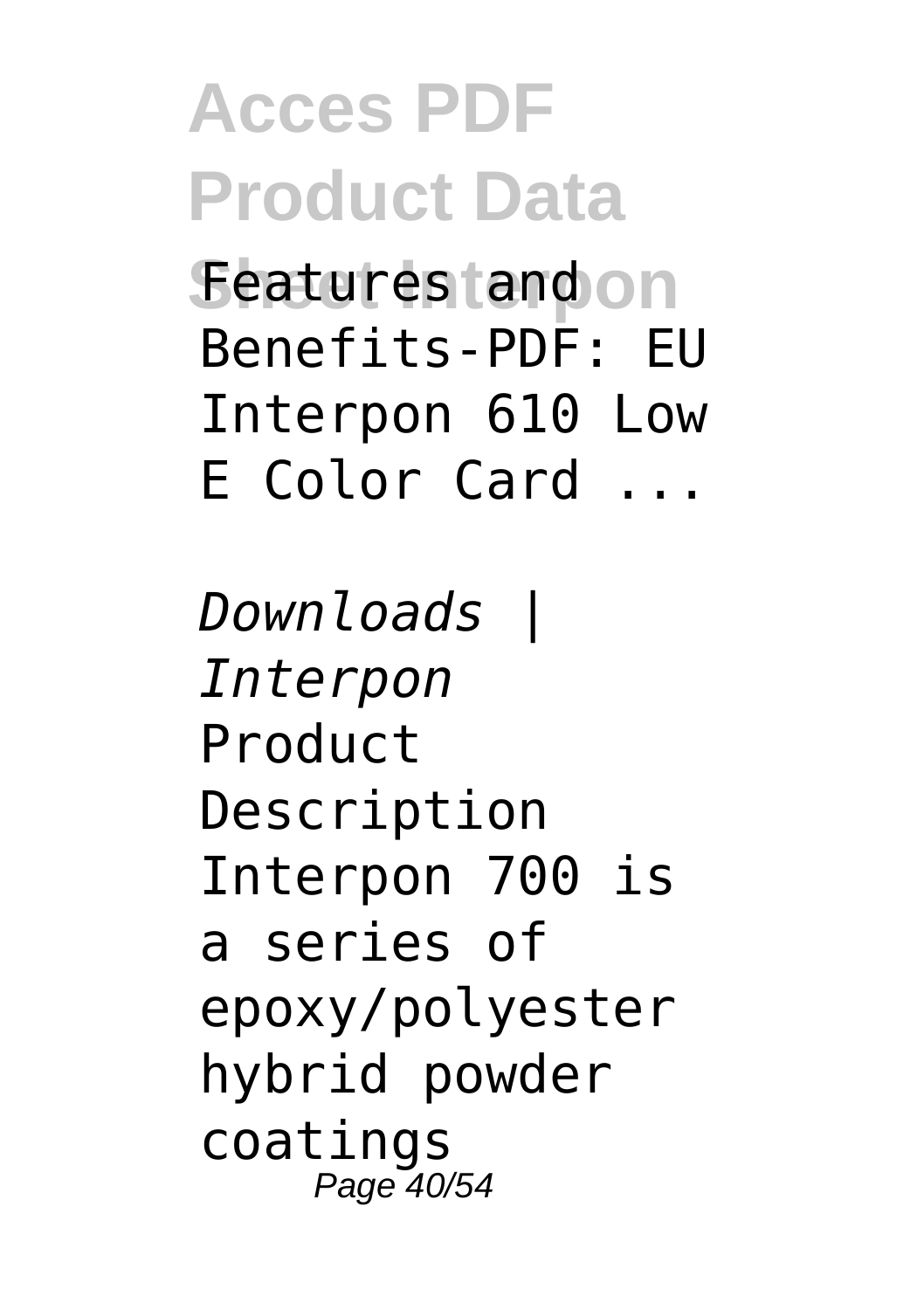**Acces PDF Product Data Sheet Interpon** offering improved colour, UV-light and heat stability compared to the Interpon 100 range of pure epoxies, whilst maintaining an optimum combination of decorative and protective qualities. Page 41/54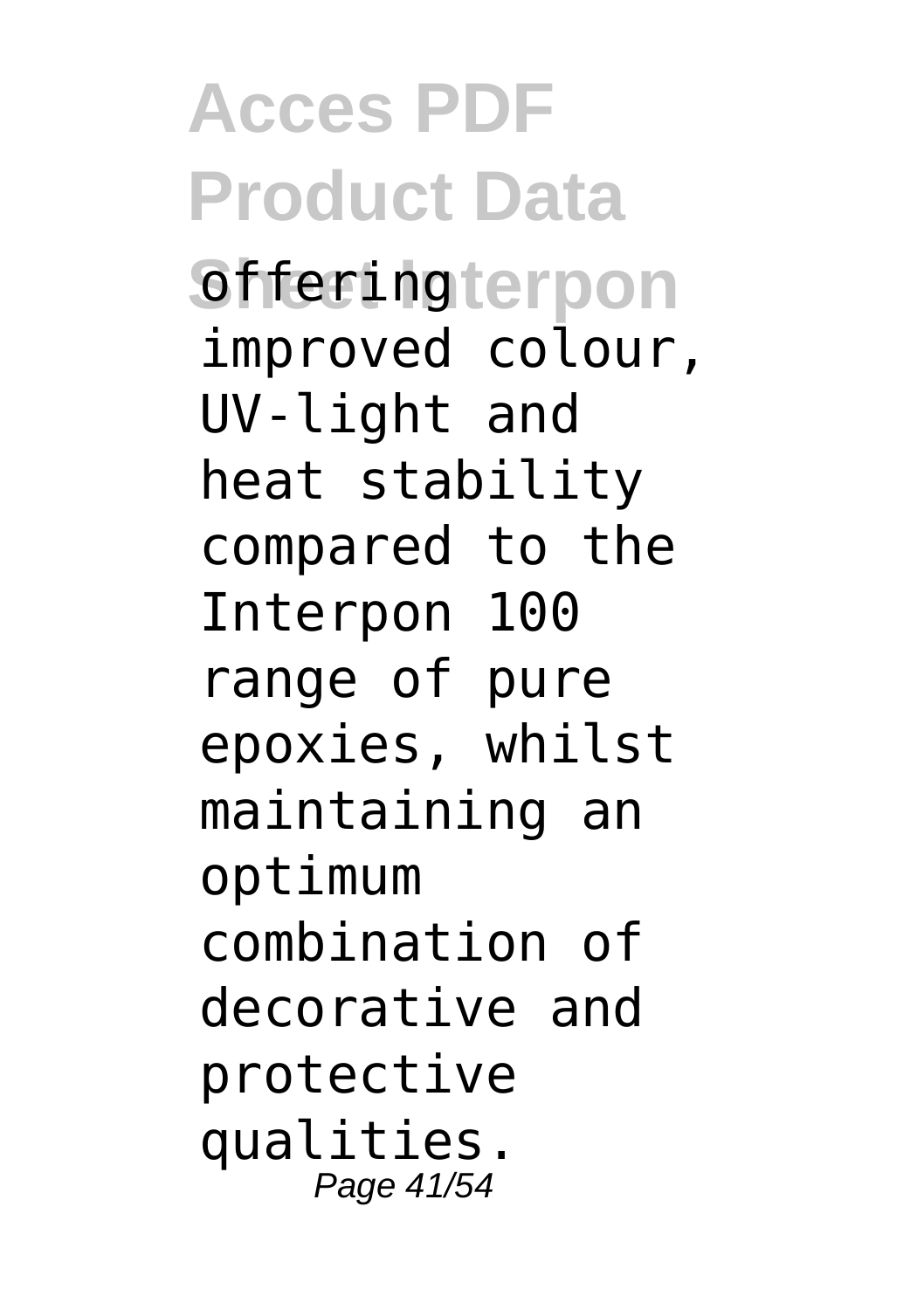**Acces PDF Product Data Sheet Interpon** *AkzoNobel Powder Coatings Interpon 700* Product Data Sheet. PL126Q Page 1 of 2. AkzoNobel Powder Coatings. 3 Commerce Drive Reading, PA 19607 Tel 610-685-7600. AkzoNobel Powder Page 42/54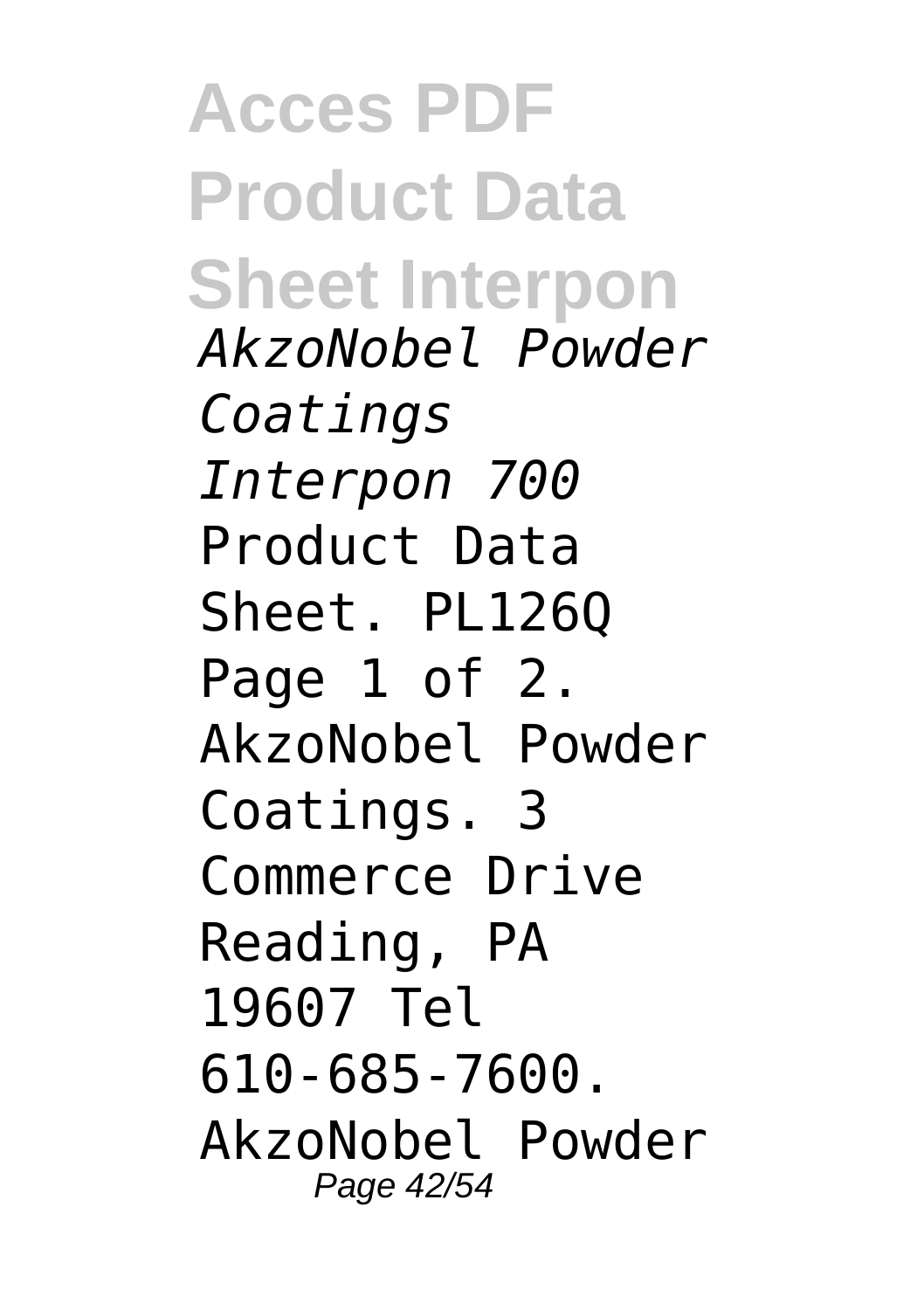**Acces PDF Product Data** Soatingsterpon Interpon 200 PL126Q 155E220-U ANSI 61 GRAY155\*  $(a)*(b)-U.$ Product Description Interpon 200 is a range of polyu rethane-based powder coatings designed for the exterior environment Page 43/54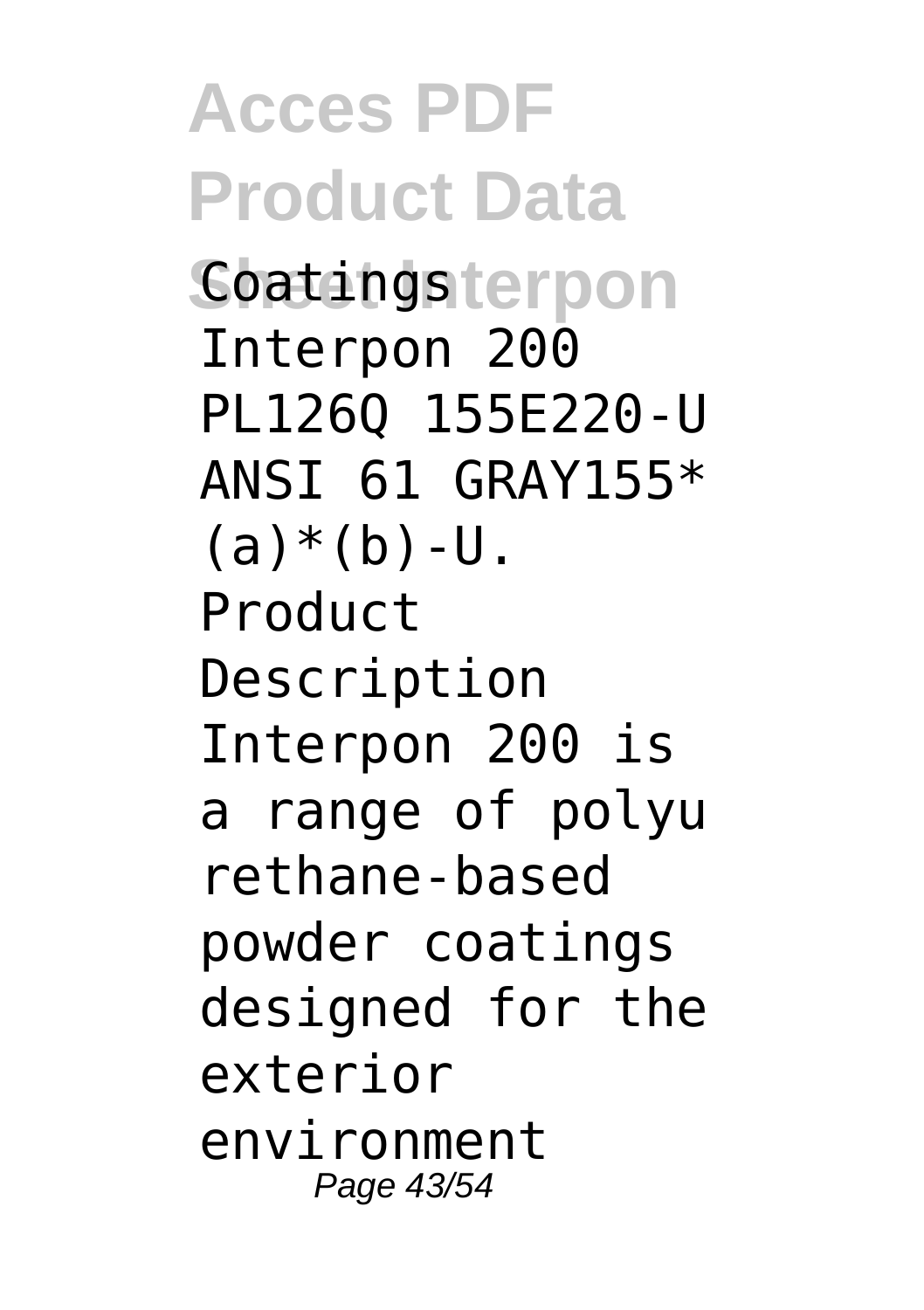**Acces PDF Product Data Shferingterpon** excellent corrosion protection properties.

*Product Data Sheet - AkzoNobel* Product Data Sheet. AkzoNobel Powder Coatings Interpon Coarse Texture Low-E. Page 44/54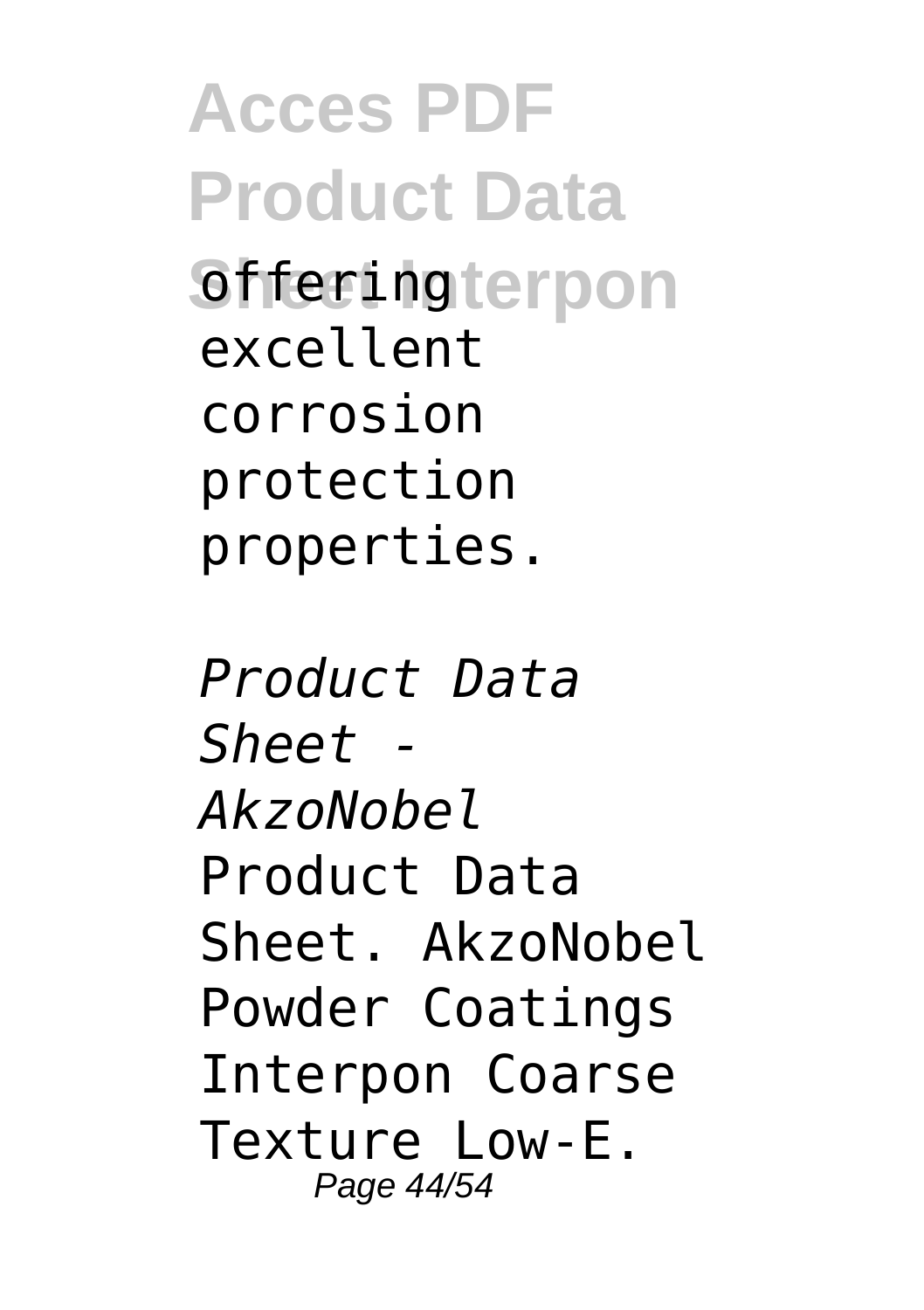**Acces PDF Product Data Sheductnterpon** Description Interpon Coarse Texture Low-Eis a range of polyester based powder coatings, formulated without the use of TGIC. This range is designed for either interior or exterior Page 45/54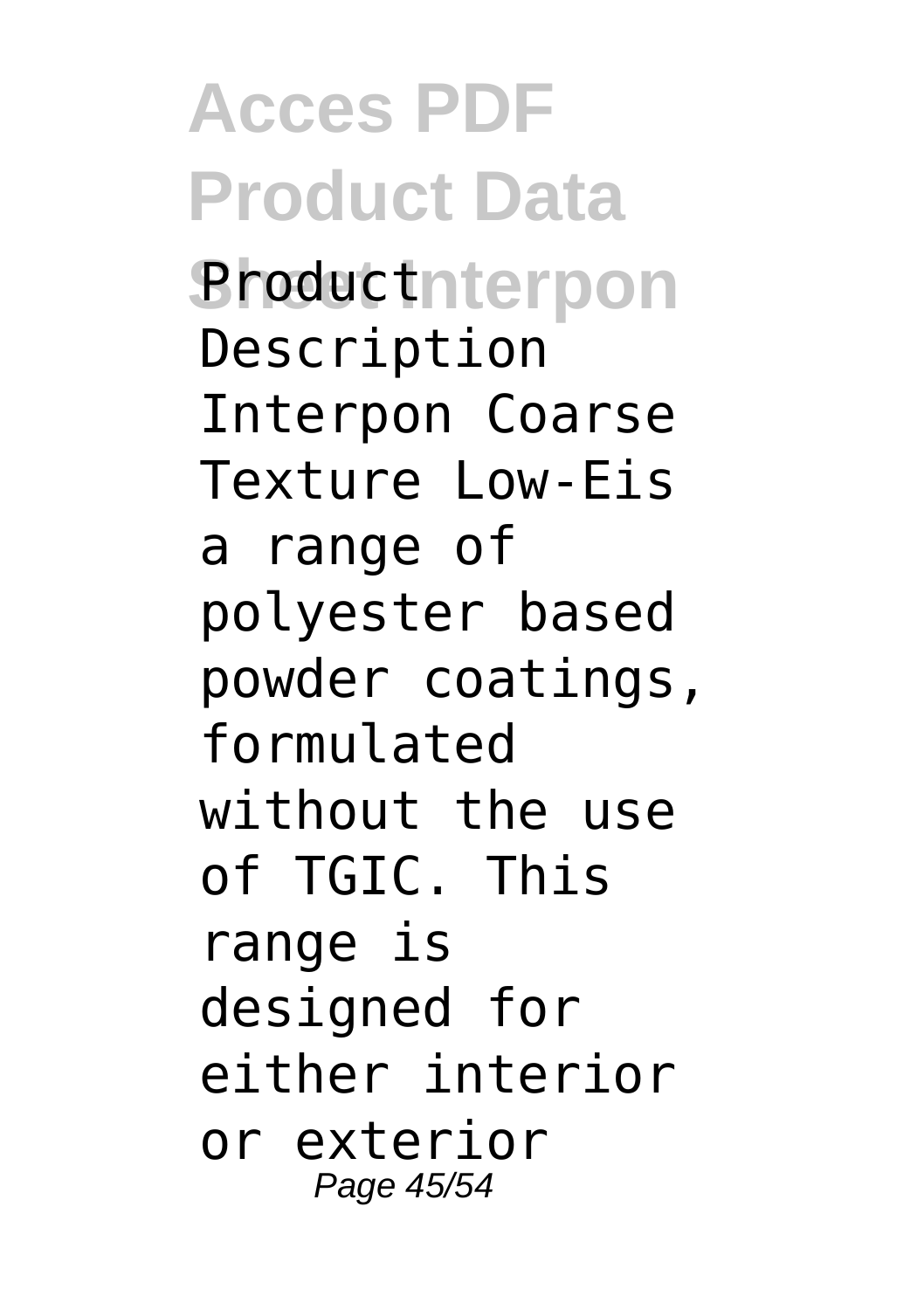**Acces PDF Product Data Sheet Don** offering excellent light and weather resistance on a variety of substrates.

*Product Data Sheet - AkzoNobel* Interpon Redox PZ / ALZ90F Product Data Page 46/54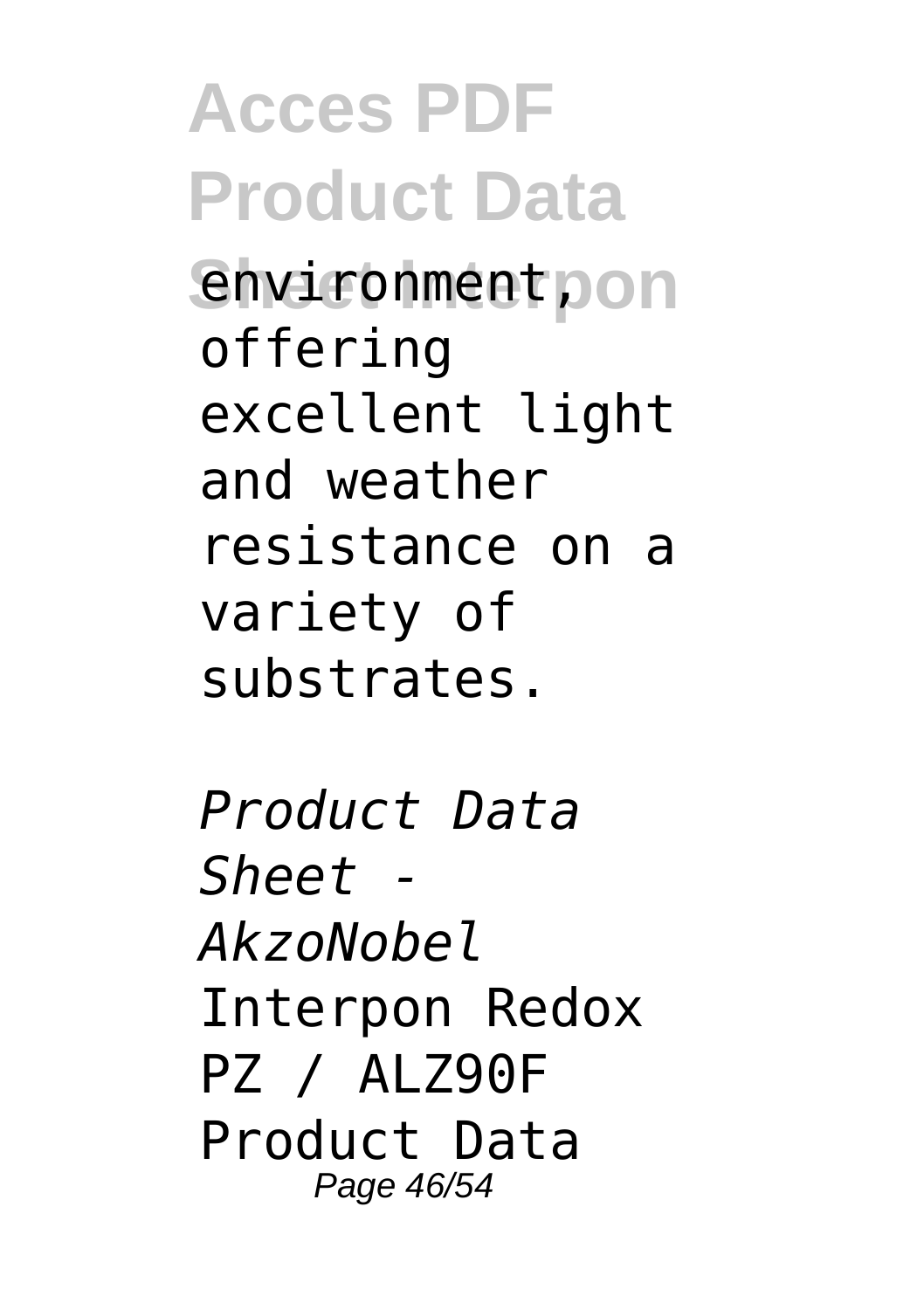## **Acces PDF Product Data**

**Sheet AkzoNobel** Powder Coatings Interpon Redox **PZ ALZ90F** Product Description Interpon Redox PZ is a powder coating primer containing zinc which is designed to give enhanced corrosion Page 47/54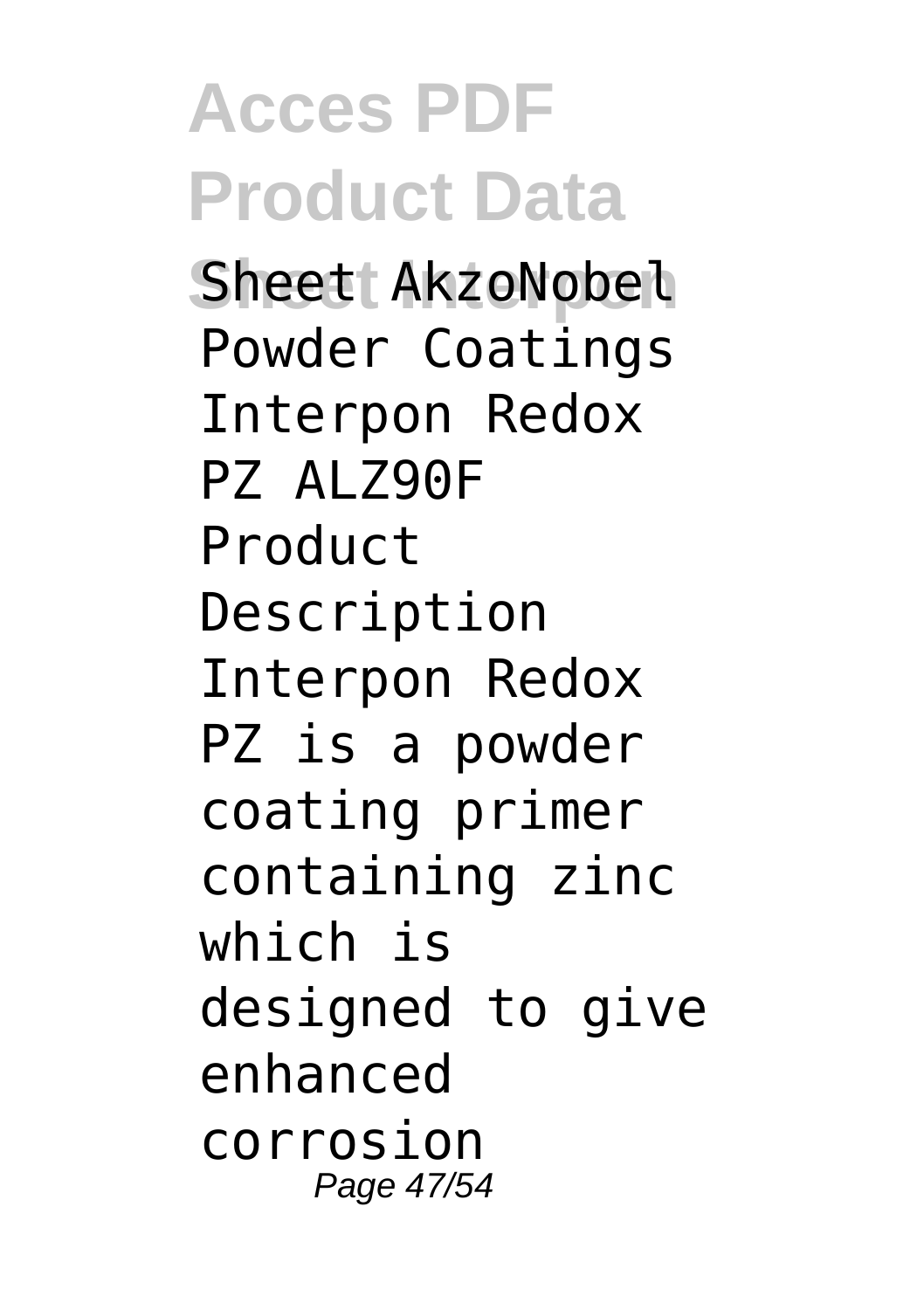**Acces PDF Product Data Sheet Interpon** protection of mild steel. This duplex system combines cathodic protection and barrier effect. It consists of a

*Product Data Sheet - AkzoNobel* We have a passion for Page 48/54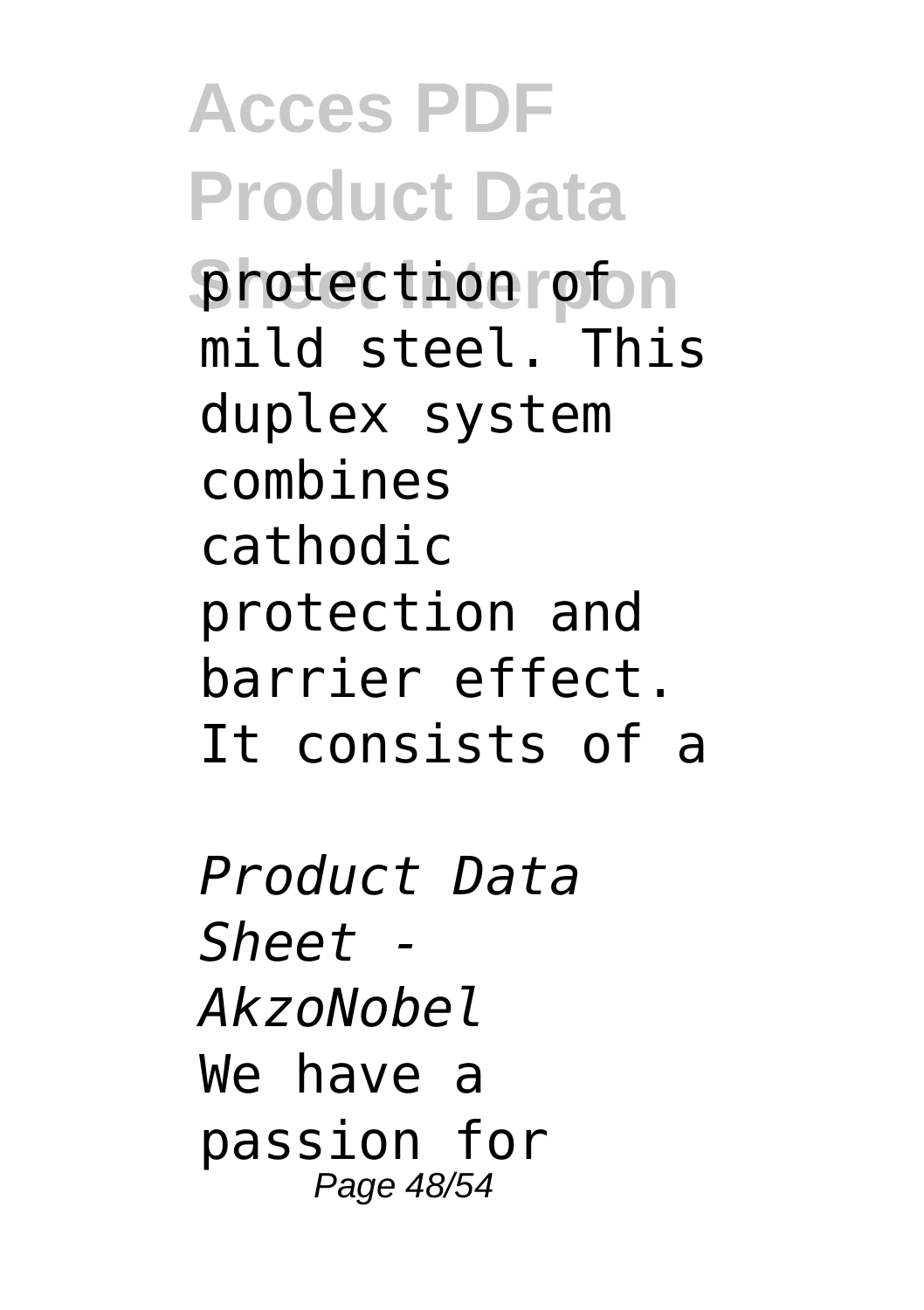**Acces PDF Product Data Baint. Weereon** experts in the proud craft of making paints and coatings, setting the standard in colour and protection since 1792. Our world class portfolio of brands – including Dulux, International, Page 49/54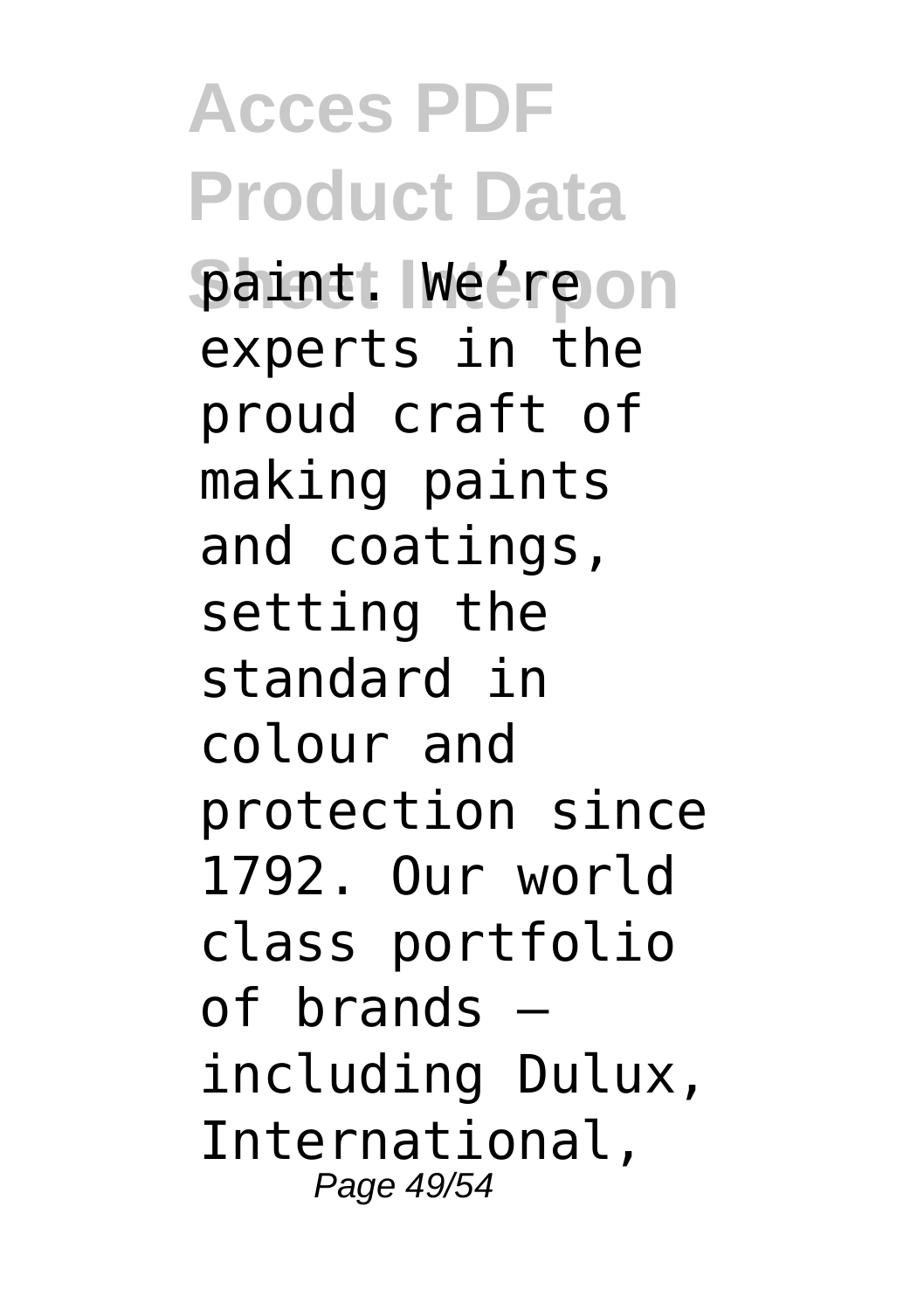**Acces PDF Product Data Sikkensnandpon** Interpon  $-$  is trusted by customers around the globe. We are active in over 150 countries and employ around 34,500 talented people who are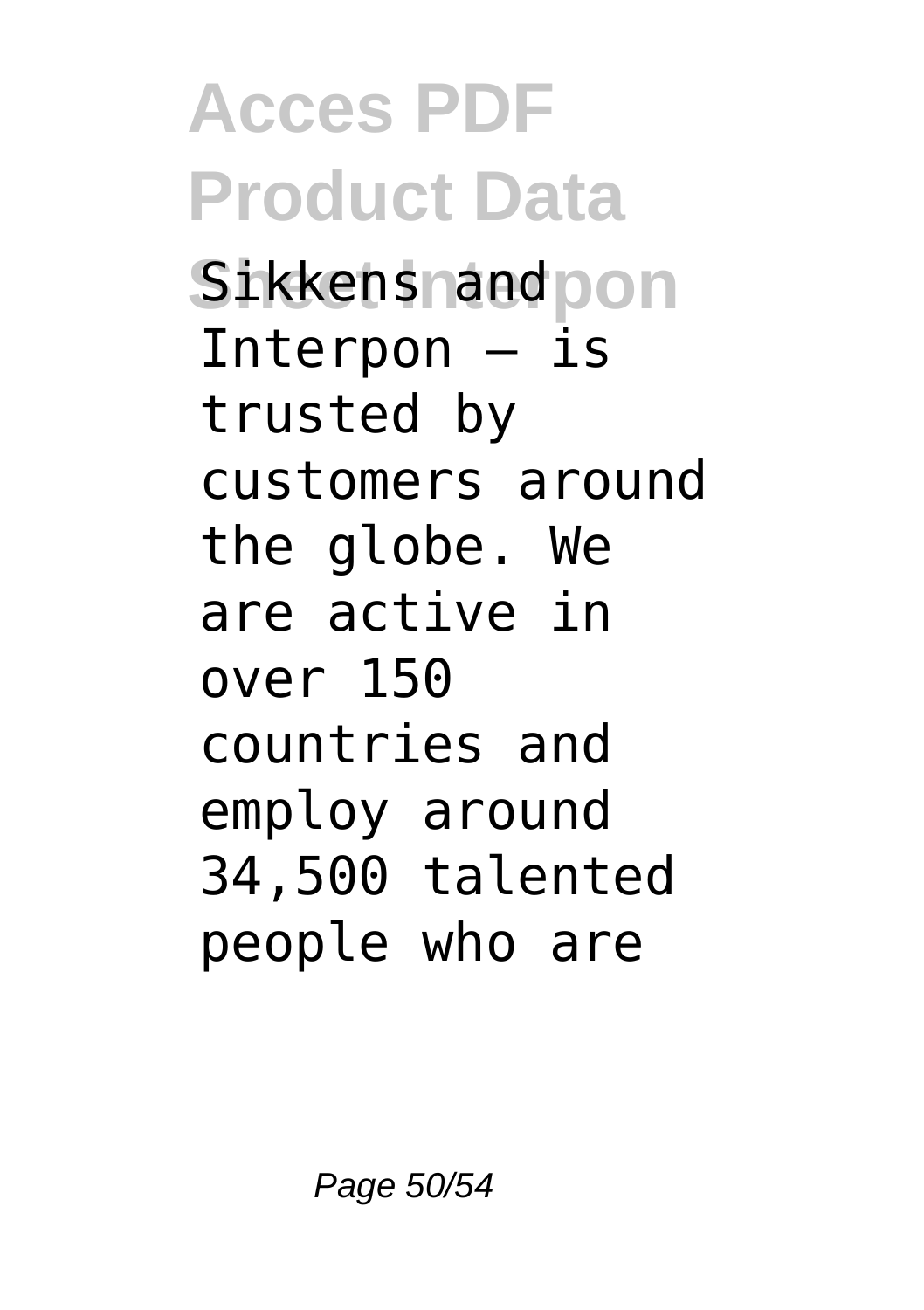**Acces PDF Product Data Sheet Interpon** Coated Metal Roofing and Cladding Corrosion Prevention and Control AJfocus Sheet Metal Industries Export Canada Municipal Journal Particleboards and Fibreboards. Determination of Page 51/54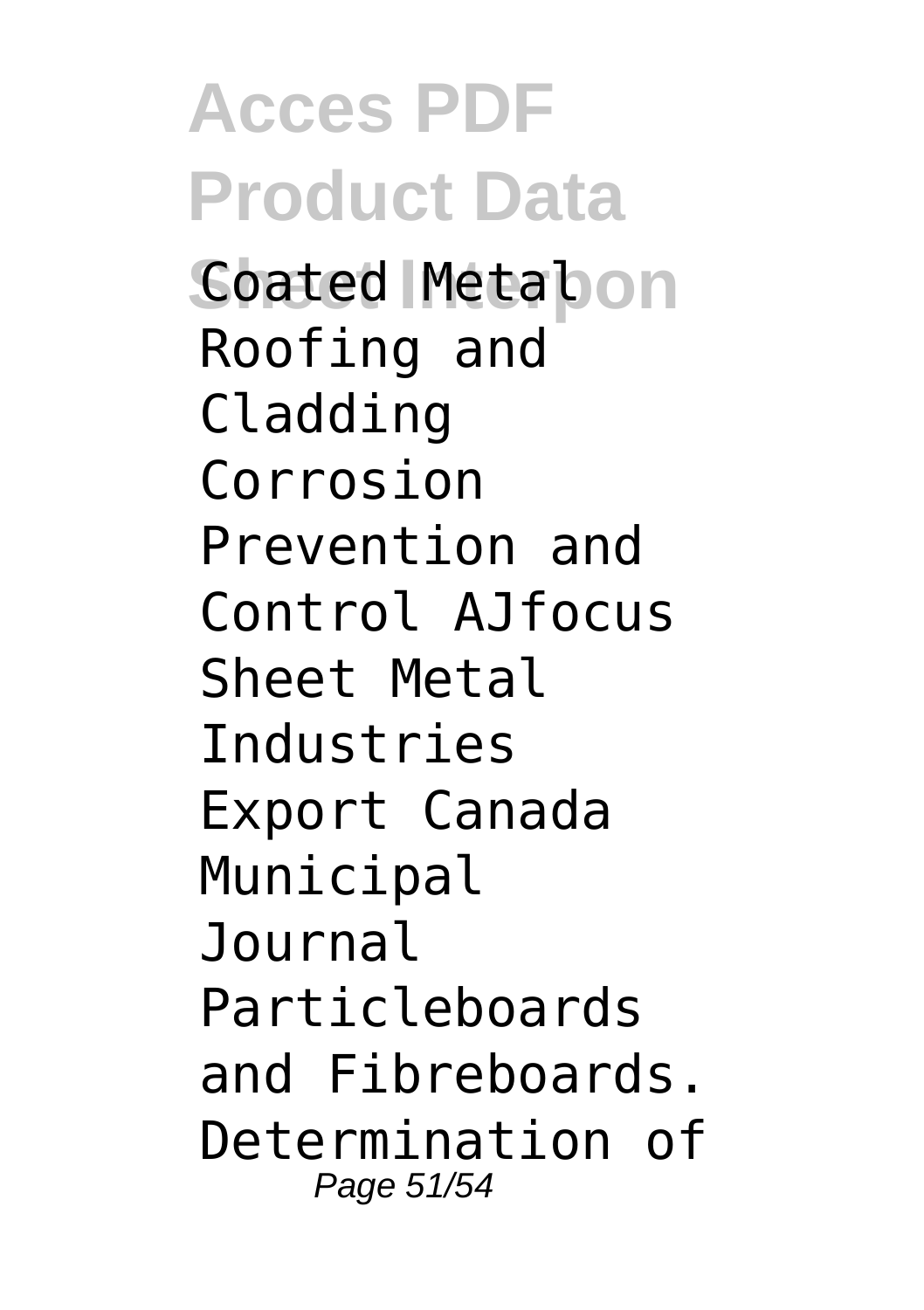## **Acces PDF Product Data**

**SensilenStrength** Perpendicular to the Plane of the Board Electrostatic Powder Coating Global Trends 2030 Life Cycle Assessment (LCA) and Life Cycle Analysis in Tourism Light Alloys Global Trends 2030 Page 52/54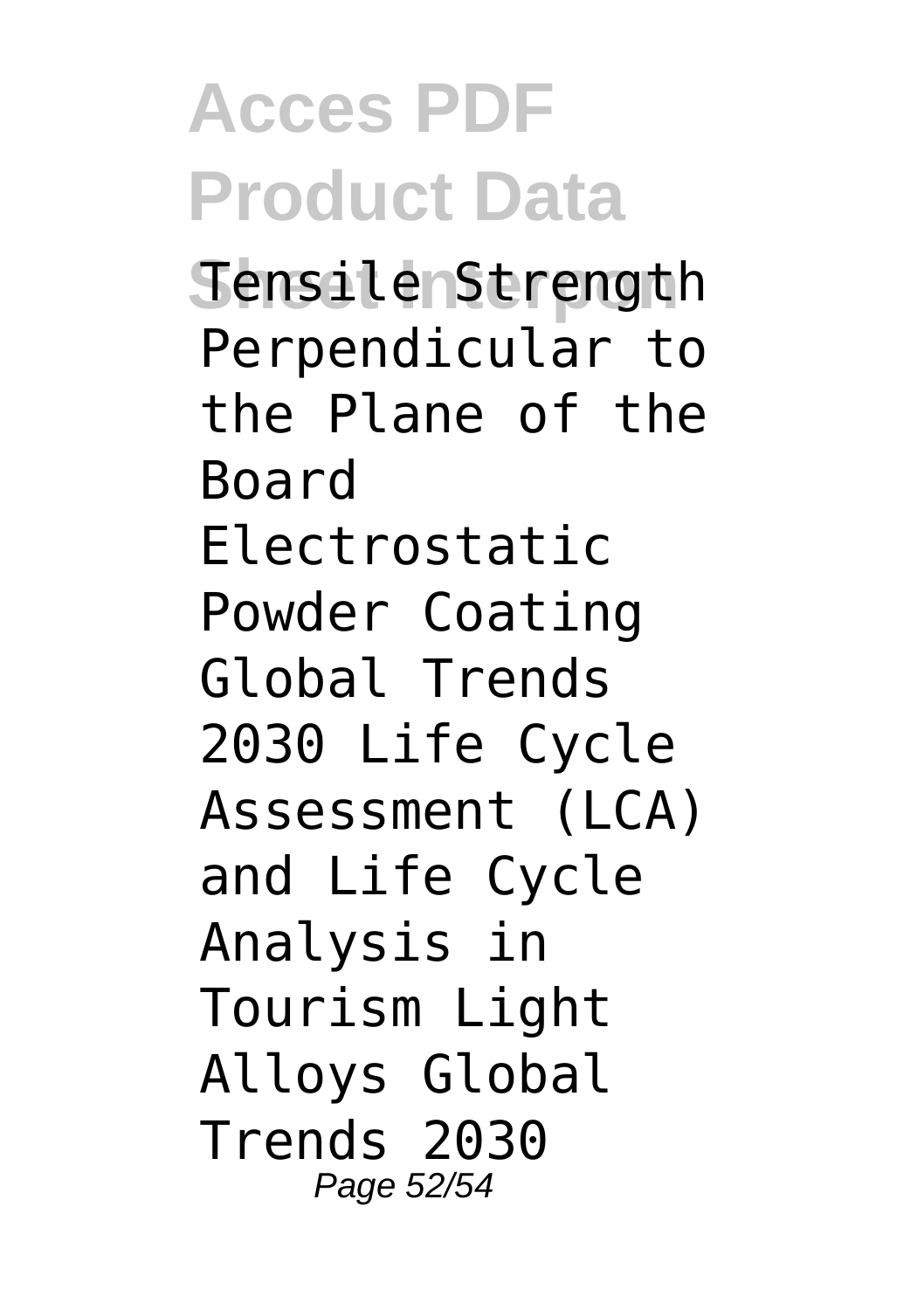**Acces PDF Product Data Shterhational**on Commerce F & S Index Europe Standard & Poor's Stock Reports Tribological Applications of Composite Materials Industrial Engineering and Operations Management Water Page 53/54